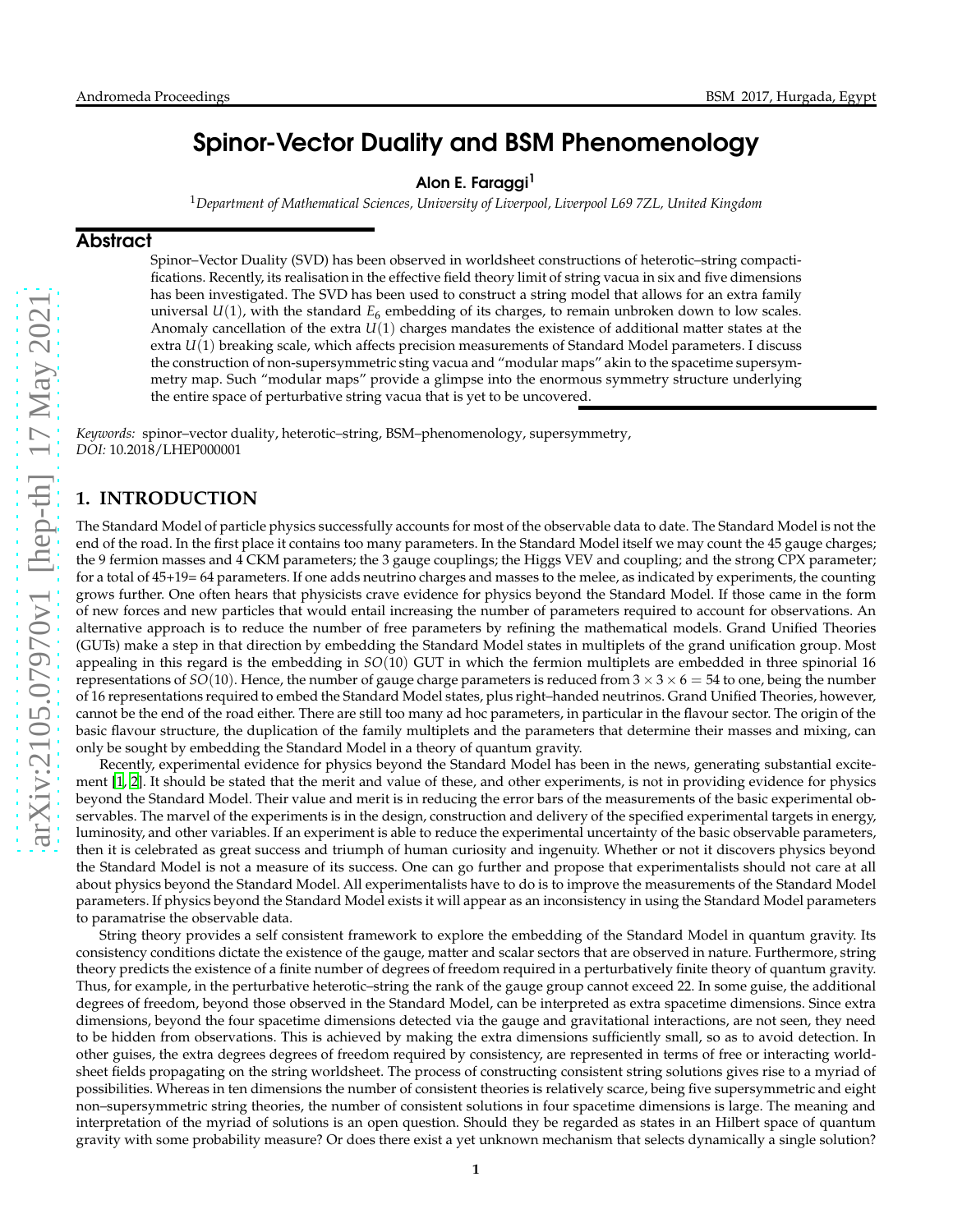These are open questions that at present cannot be addressed. Our understanding of quantum gravity is not sufficiently advanced. String theories provide effective probes to explore some of the properties of quantum gravity and construct phenomenological models. But string theories do not provide an axiomatic framework, a la general relativity or quantum mechanics, for a fundamental formulation of quantum gravity. String theories do provide an arena in which we can explore how the parameters of the Standard Model arise in a perturbative theory of quantum gravity. To advance this program requires progress on the basic understanding of string theories and string compactifications, as well as on the constructions of phenomenological models and their relation to the Standard Model and its extensions.

The construction of phenomenological string models proceeds by studying compactifications in the effective field theory limit of string theories as well as by studying exact string theory solutions. Ultimately, the predictions extracted from string theory will be confronted with the experimental data using an effective field theory parameterisation. The string solutions in this context provide the boundary conditions. Thus, whereas in the field theory context the parameters can be arbitrary, it is only within the context of string theory that they are constrained. Within the field theory approach there is nothing that constrains the number of parameters that we can add to fit the experimental data. If the fit does not work with one set of parameters, just add another one. The straitjacket imposed by the quantum gravity constraints limits this freedom, albeit at the expense of having a myriad of a priori viable string vacua.

A characteristic feature of string theory is the existence of various perturbative and non–perturbative duality symmetries that relate different string solutions. Thus, the heterotic–string *E*<sup>8</sup> × *E*<sup>8</sup> and *SO*(32) in ten dimensions are related via a *T*–duality transformation in compactification to nine dimensions. Another celebrated example is mirror symmetry that exchanges the complex and Kähler structure moduli of the internally compactified complex manifold, and consequently reverse the sign of the Euler characteristic. In this talk I will discuss another duality that has been observed in heterotic–string compactifications under the exchange of the total number of spinorial plus anti-spinorial representations of the unbroken GUT group, and is dubbed spinor–vector duality  $[3, 4, 5, 6, 7, 8]$  $[3, 4, 5, 6, 7, 8]$  $[3, 4, 5, 6, 7, 8]$  $[3, 4, 5, 6, 7, 8]$  $[3, 4, 5, 6, 7, 8]$  $[3, 4, 5, 6, 7, 8]$  $[3, 4, 5, 6, 7, 8]$  $[3, 4, 5, 6, 7, 8]$  $[3, 4, 5, 6, 7, 8]$  $[3, 4, 5, 6, 7, 8]$  $[3, 4, 5, 6, 7, 8]$  $[3, 4, 5, 6, 7, 8]$ .

The existence of the variety of duality symmetries in the space of string compactifications is of paramount importance. From the worldsheet point of view various duality symmetries can be realised in terms of discrete torsions in the one–loop partition function. It is seen that physical theories that are entirely distinct from the point of view of the effective field theory limit are connected in string theory. The reason is apparent. The string has access to its massive modes, which are not accessible in the effective field theory limit, and the duality transformations are induced by exchanging massless and massive string modes. Furthermore, from the point of view of the string theory, the realisation of dualities as exchange of discrete torsions reflects modular properties of the one–loop partition function. From the point of view of the low energy field theory description the duality symmetries reflect an imprint of these modular properties in the effective field theory representation of the string vacua.

One example where this picture is realised is in the case of mirror symmetry on  $Z_2 \times Z_2$  orbifold, it was demonstrated that the mirror map is induced by an exchange of a discrete torsion [\[9](#page-11-8)]. Mirror symmetry has profound implications on the internal complex manifolds that are utilised in the effective field theory limit of string compactifications. It is therefore anticipated that the rich modular properties of the string worldsheet formalism may have similar profound implications that are yet to be uncovered. Recently, we pursued this line of inquiry in the case of spinor–vector duality, by exploring the implications of the duality in the resolved limit of orbifold compactifications [\[8](#page-11-7)].

While the duality symmetries inform us about the fundamental structure of string theory, in particular, and quantum gravity, in general, they may also have phenomenological implications. The non–vanishing of neutrino masses is by now an established fact, Beyond the Standard Model. Are they Dirac or Majorana? Are there additional light states associated with the neutrino mass terms and that appear as light sterile neutrinos? These are questions that will hopefully be explored in forthcoming experiments. The question of the existence of light sterile neutrinos is particularly interesting. There have been some experimental indication for their existence, though it would be fair to say that these do not look very convincing. Albeit, possible existence of sterile neutrinos is an enigma from the point of view of string phenomenology. What protects them from acquiring mass terms of the order of the string or Planck scale? One possible answer is that their lightness is protected by an additional gauged *U*(1) symmetry that remains unbroken down to relatively low scale, and under which the sterile neutrinos are chiral [\[10](#page-11-9)]. Their mass terms are then associated with this extra  $U(1)$  breaking scale. Just as the Standard Model chiral generation mass terms are associated with the electroweak scale symmetry breaking.

Constructing heterotic–string models that allow for an extra *U*(1) to remain unbroken down to low scales turns out to be a non– trivial task. Heterotic–string constructions give rise to *SO*(10) or *E*<sup>6</sup> embedding of the Standard Model spectrum, and those do give rise to extra  $U(1)$  symmetries. In *SO*(10) we have the gauged  $U(1)_{B-L}$  and  $U(1)_R$  [\[11](#page-11-10)], whereas in  $E_6$  we have an additional family universal *U*(1) symmetry [\[12](#page-11-11)]. Additional, *U*(1) symmetries that do not have a GUT embedding [\[13\]](#page-12-0) can arise from the hidden sector or from the compactified internal space. These may be family universal or non–universal. The focus in this talk is on extra  $U(1)$  symmetries that have an  $E_6$  embedding. To induce the seesaw mechanism one of these  $U(1)$  combinations has to be broken at an intermediate or high energy scale. On the other hand, the symmetry breaking of  $E_6 \to SO(10) \times U(1)_A$  in the string constructions entails that the  $U(1)_A$  symmetry is anomalous [\[12\]](#page-11-11), and hence cannot be part of a low scale  $Z'$ .

The problem is therefore the construction of heterotic–string models with anomaly free extra  $U(1) \in E_6$ . One route is to embed the extra  $U(1)$  in a non–Abelian symmetry, via the symmetry breaking pattern  $E_6 \to SU(6) \times SU(2)$  [\[14](#page-12-1)]. This requires the breaking of the non-Abelian symmetry in the effective field theory limit of the string model. The second route utilises the extraction of self-dual models under spinor-vector duality, in which  $U(1)_A$  is anomaly free [\[15](#page-12-2)]. To understand how this comes about, it is instrumental to examine the case of the models with  $E_6$  symmetry. In this case  $U(1)_A$  is anomaly free by virtue of its embedding in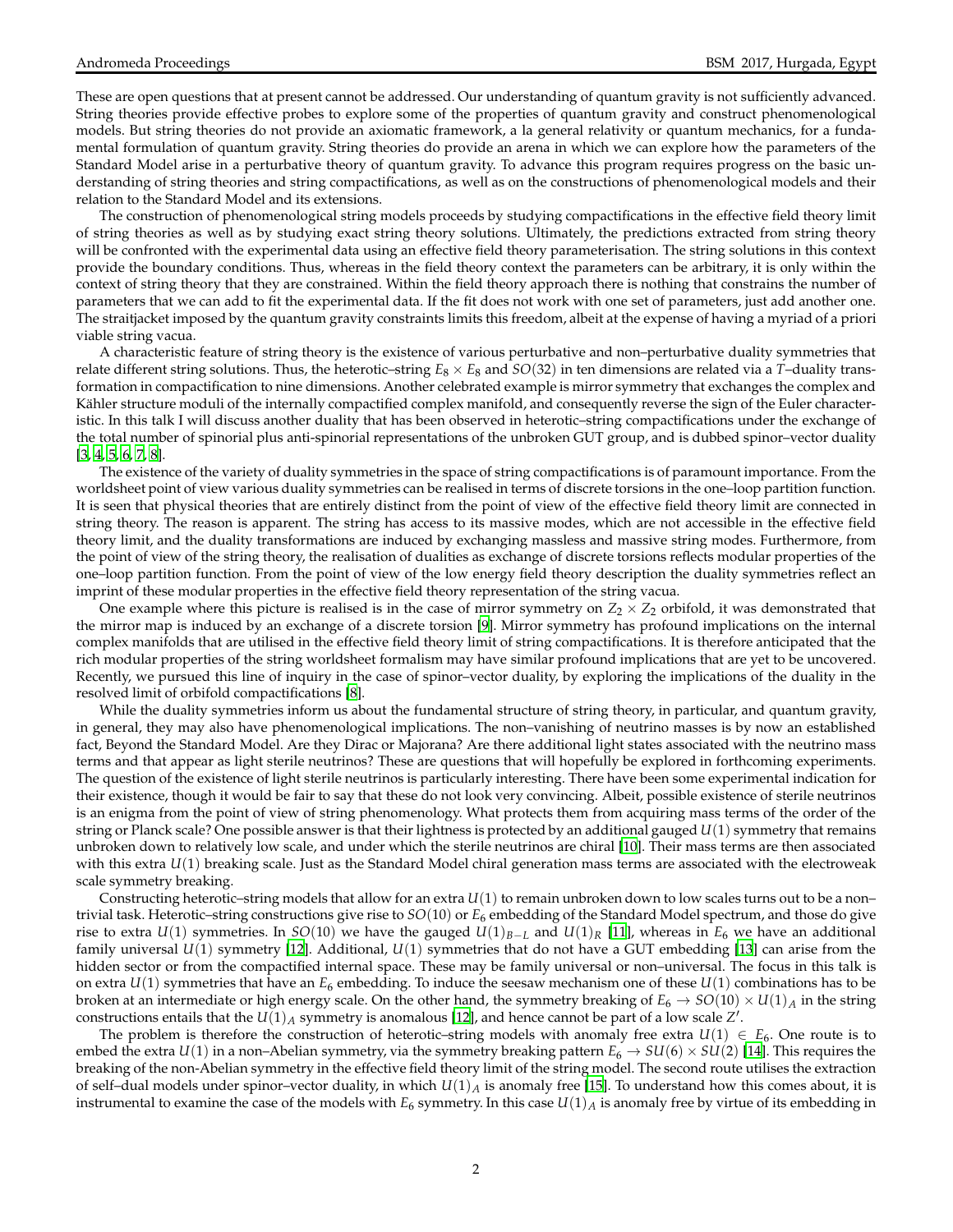$E_6$ . The chiral representations in these models are the 27 and  $2\overline{27}$  of  $E_6$ , their decomposition under  $SO(10) \times U(1)_A$  is

$$
27 = 16_{\frac{1}{2}} + 10_{-1} + 1_2
$$
  

$$
\overline{27} = \overline{16}_{-\frac{1}{2}} + 10_1 + 1_{-2}.
$$

Therefore, in the case of  $E_6$  the total number of  $16 \oplus \overline{16}$  representations is equal to the total number of vectorial 10 representations. The *E*<sup>6</sup> models are self–dual under the spinor–vector duality. This is similar to the case of *T*–duality on circle, where at the self– dual point the symmetry is enhanced from *U*(1) to *SU*(2). We can have string models with self–dual spectrum under spinorvector duality but without enhancement of the gauge symmetry to  $E_6$ . In such models the  $U(1)_A$  can be anomaly free because the spectrum preserves its  $E_6$  embedding. This is possible in  $Z_2 \times Z_2$  orbifold when the spinorial and vectorial components are obtained at different fixed points, thus allowing the spectrum to preserve spinor–vector self–duality, without enhancement of the gauge symmetry.

# **2. FERMIONIC**  $Z_2 \times Z_2$  **ORBIFOLDS**

Since the late eighties the heterotic–string models in the free fermionic formulation [\[16](#page-12-3)] provided an arena to study the phenomenology of the Standard Model and its Grand Unified extensions in a theory of quantum gravity. Among those is the construction of the first heterotic–string models that gave rise solely to the spectrum of the Minimal Supersymmetric Standard Model in the effective field theory limit [\[17](#page-12-4)]; the calculation of the heavy generation Yukawa couplings and the prediction of the top quark mass at ∼ 175 − 180GeV [\[18](#page-12-5)] several years prior to its experimental observation [\[19](#page-12-6)]; mass and mixing matrices of the Standard Model quark and charged leptons [\[20](#page-12-7)], as well as left–handed neutrino masses via a generalised seesaw mechanism [\[21\]](#page-12-8); threshold corrections and string gauge coupling unification [\[22](#page-12-9)]; proton lifetime [\[23](#page-12-10)]; supersymmetry breaking and squark degeneracy [\[24\]](#page-12-11); moduli fixing [\[25](#page-12-12)]; and more [\[26\]](#page-12-13).

The free fermionic models correspond to  $Z_2 \times Z_2$  toroidal orbifolds at special points in the moduli space [\[27](#page-12-14)]. The untwisted moduli space of the symmetric orbifolds consist of 3 complex and 3 Kähler moduli, and is common in all the symmetric  $Z_2 \times Z_2$ orbifolds. Assignment of asymmetric boundary conditions allows for the projection of some or all of the untwisted moduli. The twisted moduli vary between models. In models with (2, 2) worldsheet supersymmetry the twisted moduli are matched with the number of chiral and anti–chiral generations. In models in which the (2,2) worldsheet supersymmetry is broken to (2,0) this association is no longer apparent and the twisted moduli fields are mapped to charged fields in the massless string spectrum. This is of vital importance for the phenomenology of the models and for extracting the smooth effective field theory limit. Thus, it may be that in some configurations the resolved limit cannot sustain an unbroken Standard Model gauge group, because the fields needed for the singularity resolutions are necessarily charged under the Standard Model group, whereas in other vacua the twisted moduli may be mapped to fields that are charged under the hidden sector gauge group. In these cases the orbifold singularities can be resolved without affecting the observable gauge symmetry. In this context the free fermionic constructions are particularly instrumental, because they do not assume any a priori structure. This brings to the fore many discrete torsions that are turned off in the orbifold construction, because those typically start off from the  $E_8 \times E_8$  or  $SO(32)$  heterotic–strings in ten dimensions and compactify to four dimensions on an orbifold of a six dimensional toroidal lattice. The internal moduli and the Wilson line moduli in this case are treated distinctly and the discrete torsions between them are turned off. On the other hand, in the free fermionic models the internal and Wilson line moduli are mingled together and the discrete torsions between them appear as GSO projection coefficients in the one–loop partition function. It should be emphasised though that this does not mean that the free fermionic models are distinct. Every fermionic  $Z_2 \times Z_2$  model can be realised as an orbifold model with the appropriate discrete torsions turned on and vice versa. As such the free fermionic models are related to phenomenological studies of  $Z_2 \times Z_2$ orbifolds using other formalism, among those *e.g.* [\[28\]](#page-12-15). The *Z*<sup>2</sup> × *Z*<sup>2</sup> orbifold models represent a particular case and other cases are studied [\[29\]](#page-12-16) as well, using a variety of worldsheet and target space approaches. The aim of string phenomenology is to develop the tools to discern between the different cases and identify their experimental signatures. The perturbative and non–perturbative duality relations among ten dimensional string vacua, as well as eleven dimensional supergravity [\[30\]](#page-12-17) shows, as illustrated in figure [1,](#page-3-0) that the different string theories are limits of a more fundamental theory. This is an important lesson because it shows that theories that look distinct from the point of view of the effective field theory limit, are in fact related in string theory by various duality transformations. Similarly, the observation of the spinor–vector duality tells us that the myriad of string vacua with different physical content in the effective field theory limit should not be taken at face value. The dynamical picture in string theory may be very different from what is indicated in the static limits. In this context, it is also vital to explore not only the stable supersymmetric configurations, but also non–stable configurations, compactified on the same underlying manifolds. As depicted in figure [1,](#page-3-0) different limits should be compactified on the same underlying manifold, being  $Z_2 \times Z_2$  orbifold in this case study, as well as the non–supersymmetric and tachyonic vacua, to explore the similarities and distinctions in the different cases. It should be anticipated that non of the perturbative limits can fully characterise the real vacuum. At best the perturbative limits can provide effective probes that can capture some of its properties. For example, the embedding of the Standard Model states in spinorial 16 representations of  $SO(10)$  can only be gleaned in the heterotic  $E_8 \times E_8$  string, because it is the only limit that gives rise to spinorial representations in its perturbative spectrum. On the other hand, the dilaton has a run away behaviour in this limit and stabilising the dilaton necessitates moving away from the perturbative  $E_8 \times E_8$  heterotic–string limit.

The  $Z_2 \times Z_2$  orbifold compactifications have been most extensively studied in the free fermionic formulation of the heteroticstring in four dimensions. This formulation is equivalent to the toroidal orbifold construction. For any free fermion model one can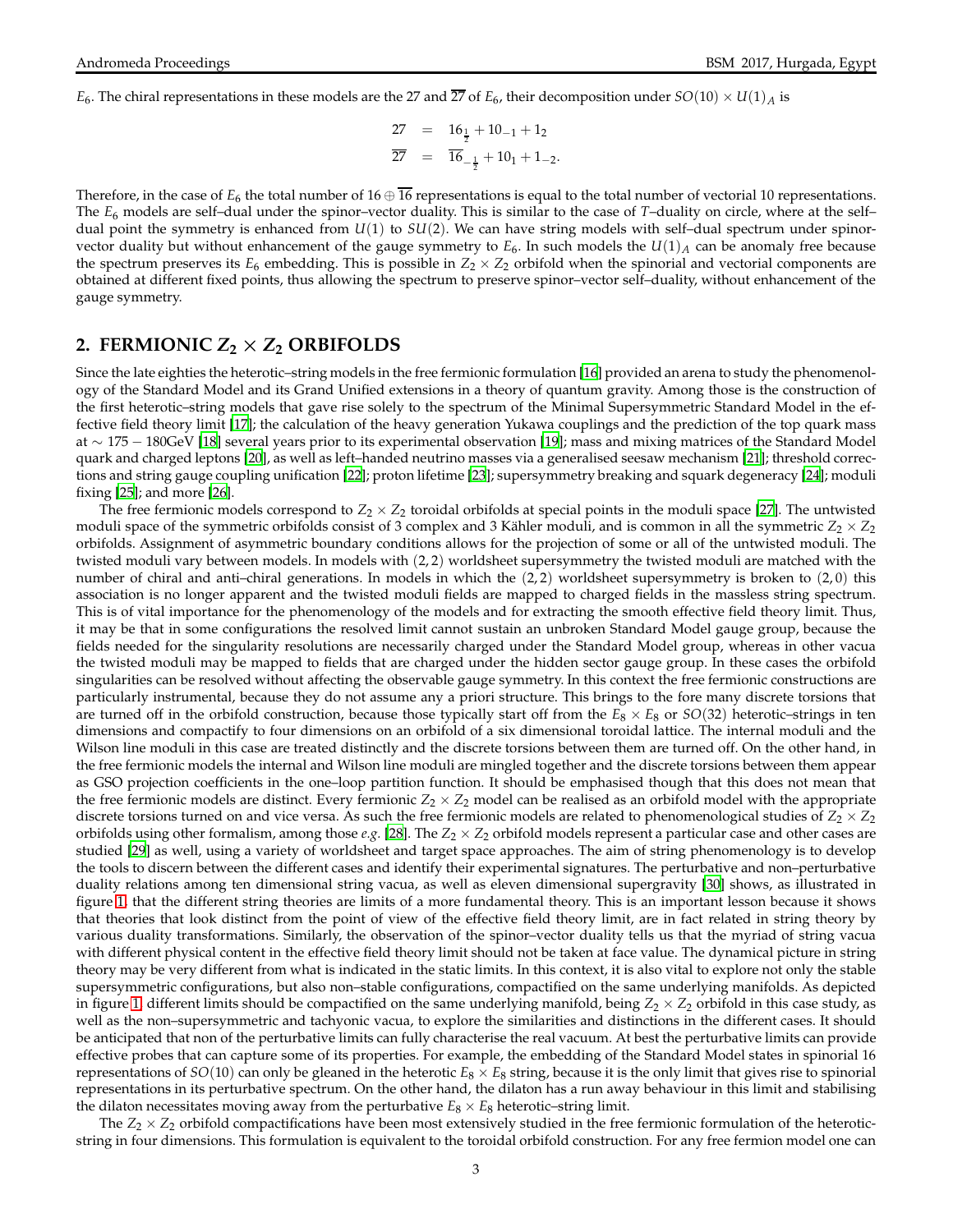



<span id="page-3-0"></span>FIGURE 1: *Perturbative treatment of elementary particles characterises them as idealised points, strings or membranes, ... The non–perturbative dualities of supersymmetric string theories in ten dimensions, as well as 11 dimensional supergravity suggests probing the properties of different classes of string compactifications in the different limits. Uncovering the string dynamics will necessitate bringing the non–supersymmetric vacua into the fold as well.*

find the bosonic equivalent [\[27\]](#page-12-14), and the two representations have their respective merits. In particular, in the fermionic formulation many discrete torsions that are a priori turned off in the orbifold constructions, appear as free phases in the free fermionic models. This is particularly noted in the case of the spinor–vector duality, which is induced by discrete torsion between the orbifold  $Z_2$  twist and the  $Z_2$  Wilson line that breaks  $E_8 \times E_8 \to SO(16) \times SO(16)$ . On the other hand, in the orbifold construction there is a clear separation between the internal and Wilson line moduli, which is blurred in the fermionic models. The free fermion formalism provides a robust framework to construct phenomenological string models and study their properties.

In the fermionic formulation of the heterotic–string in four dimensions all the worldsheet degrees of freedom needed to cancel the conformal anomaly are represented in terms of two dimensional free fermions on the string worldsheet. The 64 worldsheet fermions the lightcone gauge are denoted as:

Left-Movers:  $\mu$ ,  $\chi_i$ ,  $y_i$ ,  $\omega_i$  ( $\mu = 1, 2, i = 1, \cdots, 6$ )

Right-Movers

$$
\bar{\phi}_{A=1,\cdots,44} = \begin{cases} \bar{y}_i \,, \, \bar{\omega}_i & i = 1, \cdots, 6 \\ \bar{\eta}_i & i = 1, 2, 3 \\ \bar{\psi}_{1,\cdots,5} & \bar{\phi}_{1,\cdots,8} \end{cases}
$$

Where  $\{y,\omega|\bar{y},\bar{\omega}\}^{1,\cdots,6}$  correspond to the internal manifold six compactified dimensions;  $\bar{\psi}^{1,\cdots,5}$  produce the *SO*(10) GUT symmetry;  $\bar{\phi}^{1,\cdots,8}$  generate the hidden sector gauge symmetry; and  $\bar{\eta}^{1,2,3}$  produce three *U*(1) symmetries in the observable sector. Models in the free fermionic formulation are written in terms of a set of boundary condition basis vectors, which denote the transformation properties of the fermions around the noncontractible loops of the vacuum to vacuum amplitude, and the Generalised GSO (GGSO) projection coefficients of the one loop partition function [\[16\]](#page-12-3).

# **3. CLASSIFICATION OF FERMIONIC** *Z***<sup>2</sup>** × *Z***<sup>2</sup> ORBIFOLDS**

The early free fermionic models consisted of isolated examples with a shared underlying GUT structure [\[31](#page-12-18), [17,](#page-12-4) [32](#page-12-19), [33](#page-12-20)]. The basis vectors spanning the different cases contained the NAHE–set vectors [\[34](#page-12-21)], denoted as  $\{1, S, b_1, b_2, b_3\}$ . The NAHE–set gives rise to an  $SO(10) \times SO(6)^3 \times E_8$  gauge symmetry, with forty–eight multiplets in the spinorial **16** representation of  $SO(10)$ , arising from the three twisted sectors of the  $Z_2 \times Z_2$  orbifold  $b_1$ ,  $b_2$  and  $b_3$ . The *S*–vector generates  $N = 4$  spacetime supersymmetry, which is reduced to  $N = 2$  by the basis vector  $b_1$  and to  $N = 1$  by the inclusion of both  $b_1$  and  $b_2$ . The NAHE–set is augmented with three or four additional basis vectors, typically denoted as {*α*, *β*, *γ*}, which break the *SO*(10) gauge symmetry to one of its subgroups. and simultaneously reduce the number of generations to three. In the standard–like models [\[17\]](#page-12-4) the *SO*(10) gauge symmetry is broken to  $SU(3) \times SU(2) \times U(1)_{B-L} \times U(1)_R$ , and the weak hypercharge is given by the combination

$$
U(1)_Y = T_{3_R} + \frac{1}{2}(B - L) \in SO(10).
$$

Each of the *b*<sup>1</sup> , *b*<sup>2</sup> and *b*<sup>3</sup> sectors produces one generation that form complete **16** multiplets of *SO*(10). The models admit the needed scalar states to further reduce the gauge symmetry and to produce a viable fermion mass and mixing spectrum [\[18](#page-12-5), [20](#page-12-7), [21\]](#page-12-8).

Since 2003, systematic classification of  $Z_2 \times Z_2$  heterotic–string orbifolds have been developed using the free fermionic model building rules. The classification method was initially developed for the spinorial **16** and **16** representations in vacua with unbroken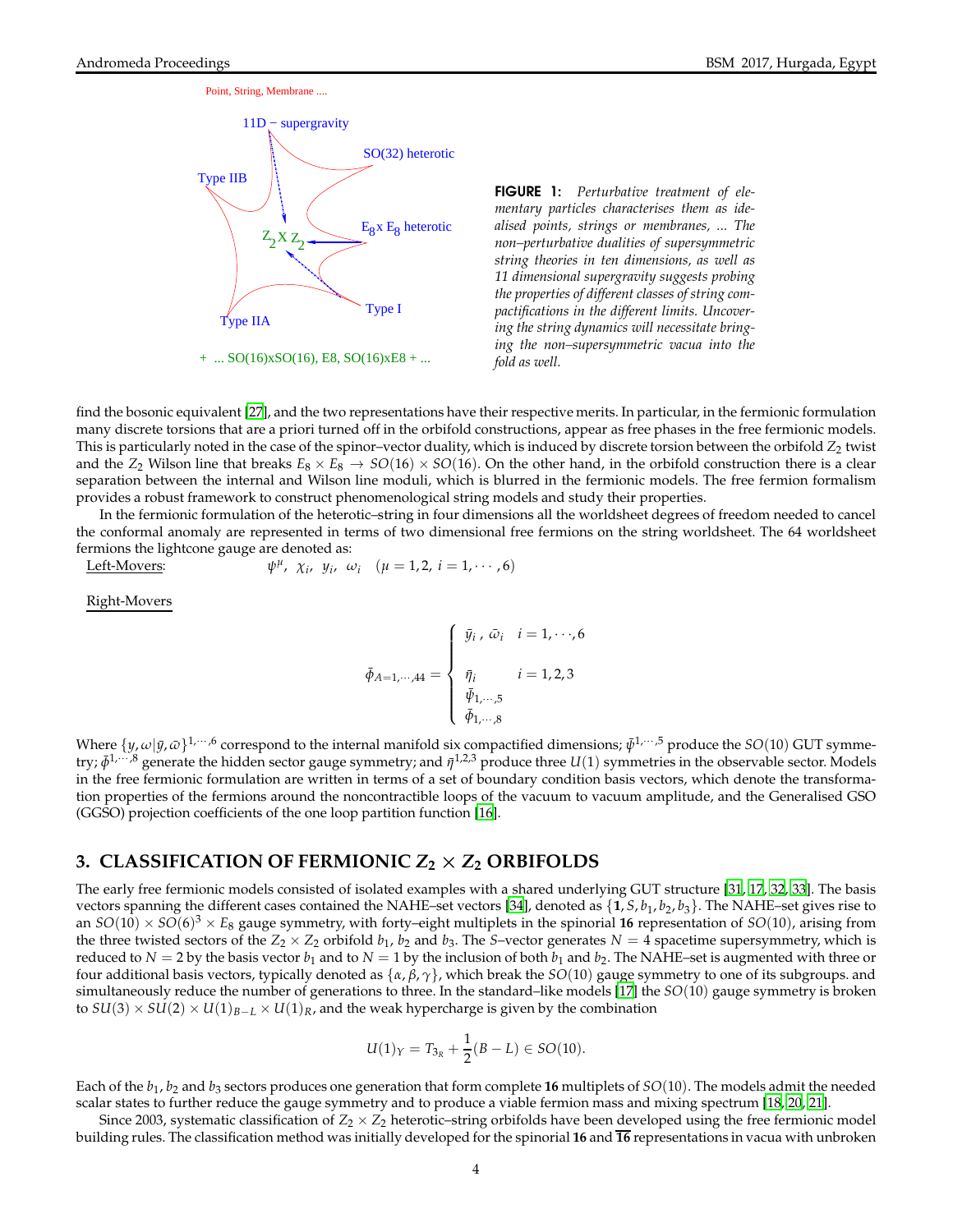*SO*(10) gauge group [\[35](#page-12-22)], and subsequently extended to include vectorial **10** representations [\[3](#page-11-2)]. This led to the discovery of Spinor– Vector Duality (SVD) in the space of fermionic  $Z_2 \times Z_2$  orbifold compactification, where the duality transformation is induced by exchange of GGSO phases. The classification method was subsequently extended to vacua with:  $SO(6) \times SO(4)$  [\[36](#page-12-23)];  $SU(5) \times U(1)$ [\[37\]](#page-12-24);  $SU(3) \times SU(2) \times U(1)^2$  [\[38](#page-12-25)];  $SU(3) \times U(1) \times SU(2)^2$  [\[39,](#page-12-26) [40\]](#page-12-27), unbroken subgroups of *SO*(10). In this classification method the string models are generated by a fixed set of boundary condition basis vectors, consisting of twelve to fourteen basis vectors,  $B = \{v_1, v_2, \ldots, v_{14}\}.$  The models with unbroken  $SO(10)$  group are produced by a set of twelve basis vectors

<span id="page-4-2"></span>
$$
v_1 = 1 = \{\psi^{\mu}, \chi^{1,\dots,6}, y^{1,\dots,6}, \omega^{1,\dots,6} \mid \bar{y}^{1,\dots,6}, \bar{\omega}^{1,\dots,6}, \bar{\eta}^{1,2,3}, \bar{\psi}^{1,\dots,5}, \bar{\phi}^{1,\dots,8}\},
$$
  
\n
$$
v_2 = S = \{\psi^{\mu}, \chi^{1,\dots,6}\},
$$
  
\n
$$
v_3 = z_1 = \{\bar{\phi}^{1,\dots,4}\},
$$
  
\n
$$
v_4 = z_2 = \{\bar{\phi}^{5,\dots,8}\},
$$
  
\n
$$
v_{4+i} = e_i = \{y^i, \omega^i | \bar{y}^i, \bar{\omega}^i\}, i = 1,\dots,6, \qquad N = 4 \text{ Vacua}
$$
  
\n
$$
v_{11} = b_1 = \{\chi^{34}, \chi^{56}, y^{34}, y^{56} | \bar{y}^{34}, \bar{y}^{56}, \bar{\eta}^1, \bar{\psi}^{1,\dots,5}\}, \qquad N = 4 \to N = 2
$$
  
\n
$$
v_{12} = b_2 = \{\chi^{12}, \chi^{56}, y^{12}, y^{56} | \bar{y}^{12}, \bar{y}^{56}, \bar{\eta}^2, \bar{\psi}^{1,\dots,5}\}, \qquad N = 2 \to N = 1.
$$
  
\n(3.1)

The first ten basis vectors preserve  $N = 4$  spacetime supersymmetry. The vectors  $b_1$  and  $b_2$  are  $Z_2 \times Z_2$  orbifold twists, and the third twisted sector is obtained as the combination  $b_3 = b_1 + b_2 + x$ , where the *x*–sector is given by the combination

$$
x = 1 + S + \sum_{i=1}^{6} e_i + \sum_{k=1}^{2} z_k = {\{\bar{\psi}}^{1,\cdots,5}, \bar{\eta}^{1,2,3}\}.
$$
 (3.2)

The breaking pattern  $SO(10) \rightarrow SO(6) \times SO(4)$  is obtained by including in the basis the vector [\[36](#page-12-23)]

<span id="page-4-0"></span>
$$
v_{13} = \alpha = {\bar{\psi}}^{4,5}, \bar{\phi}^{1,2}, \qquad (3.3)
$$

whereas  $SO(10) \rightarrow SU(5) \times U(1)$  is achieved with the basis vector [\[37](#page-12-24)]

<span id="page-4-1"></span>
$$
v_{13} = \alpha = \{\overline{\psi}^{1,\dots,5} = \frac{1}{2}, \overline{\eta}^{1,2,3} = \frac{1}{2}, \overline{\phi}^{1,2} = \frac{1}{2}, \overline{\phi}^{3,4} = \frac{1}{2}, \overline{\phi}^{5} = 1, \overline{\phi}^{6,7} = 0, \overline{\phi}^{8} = 0\},\tag{3.4}
$$

and  $SO(10) \rightarrow SU(3) \times SU(2) \times U(1)^2$  is obtained by adding [\(3.3\)](#page-4-0) and [\(3.4\)](#page-4-1) as two separate vectors,  $v_{13}$  and  $v_{14}$  to the basis [\[38\]](#page-12-25). The breaking of the *SO*(10) gauge symmetry to the Left–Right Symmetric (LRS) subgroup is obtained with the basis vector [\[39\]](#page-12-26),

$$
v_{13} = \alpha = \{ \overline{\psi}^{1,2,3} = \frac{1}{2}, \overline{\eta}^{1,2,3} = \frac{1}{2}, \overline{\phi}^{1,\dots,6} = \frac{1}{2}, \overline{\phi}^{7} \}. \tag{3.5}
$$

For a fixed set of basis vectors, the space of models is spanned by varying the independent GGSO projection coefficients. For example, in the  $SO(6) \times SO(4)$  models 66 phases are taken to be independent

|                | 1       | S       | e <sub>1</sub> | $e_2$ | $e_3$ | $e_4$ | $e_5$ | $e_6$ | $z_1$ | $z_2$ | $b_1$        | b <sub>2</sub> | $\alpha$ |   |
|----------------|---------|---------|----------------|-------|-------|-------|-------|-------|-------|-------|--------------|----------------|----------|---|
| 1              | $^{-1}$ | $^{-1}$ | 士              | 士     | 士     | 士     | 士     | 士     | 士     | 士     | 士            | 士              | 士        |   |
| $\cal S$       |         |         | $-1$           | $-1$  | $-1$  | $-1$  | $-1$  | $-1$  | $-1$  | $-1$  | $\mathbf{1}$ | $\mathbf{1}$   | $-1$     |   |
| $e_1$          |         |         |                | 士     | 士     | 士     | 士     | 士     | 士     | 土     | 土            | 士              | 士        |   |
| $e_2$          |         |         |                |       | 士     | 士     | 士     | 士     | 士     | 土     | 士            | 士              | 士        |   |
| $e_3$          |         |         |                |       |       | 士     | 士     | 士     | 士     | 土     | 土            | 士              | 土        |   |
| $e_4$          |         |         |                |       |       |       | 士     | 士     | 士     | 土     | $\pm$        | 士              | 士        |   |
| $e_5$          |         |         |                |       |       |       |       | 士     | $\pm$ | 土     | 土            | 士              | $\pm$    | , |
| e <sub>6</sub> |         |         |                |       |       |       |       |       | 士     | 士     | 士            | 士              | 士        |   |
| $z_1$          |         |         |                |       |       |       |       |       |       | 士     | 士            | 士              | 士        |   |
| $z_2$          |         |         |                |       |       |       |       |       |       |       | $\pm$        | 士              | 士        |   |
| $b_1$          |         |         |                |       |       |       |       |       |       |       |              | $\pm$          | 士        |   |
| b <sub>2</sub> |         |         |                |       |       |       |       |       |       |       |              |                | 士        |   |
| $\alpha$       |         |         |                |       |       |       |       |       |       |       |              |                |          |   |

where the diagonal terms and below are fixed by modular invariance constraints. The remaining fixed phases are set by requiring  $N = 1$  spacetime supersymmetry and the overall chirality. Varying the 66 independent phases randomly scans a space of  $2^{66}$ (approximately  $10^{19.9}$ )  $Z_2 \times Z_2$  heterotic–string orbifold models. A specific choice of the 66,  $\pm 1$  phases corresponds to a distinct string vacuum with massless and massive physical spectrum. The analysis proceeds by developing systematic tools to analyse the entire massless spectrum, as well as the leading top quark Yukawa coupling [\[41](#page-12-28)]. Random choices of the 66 GGSO phases, are generated and the spectrum is extracted systematically. A suitable algorithm has to be implemented to ensure that identical models are not generated. This is typically assisted by requiring that the random cycle is sufficiently long and that the probability for the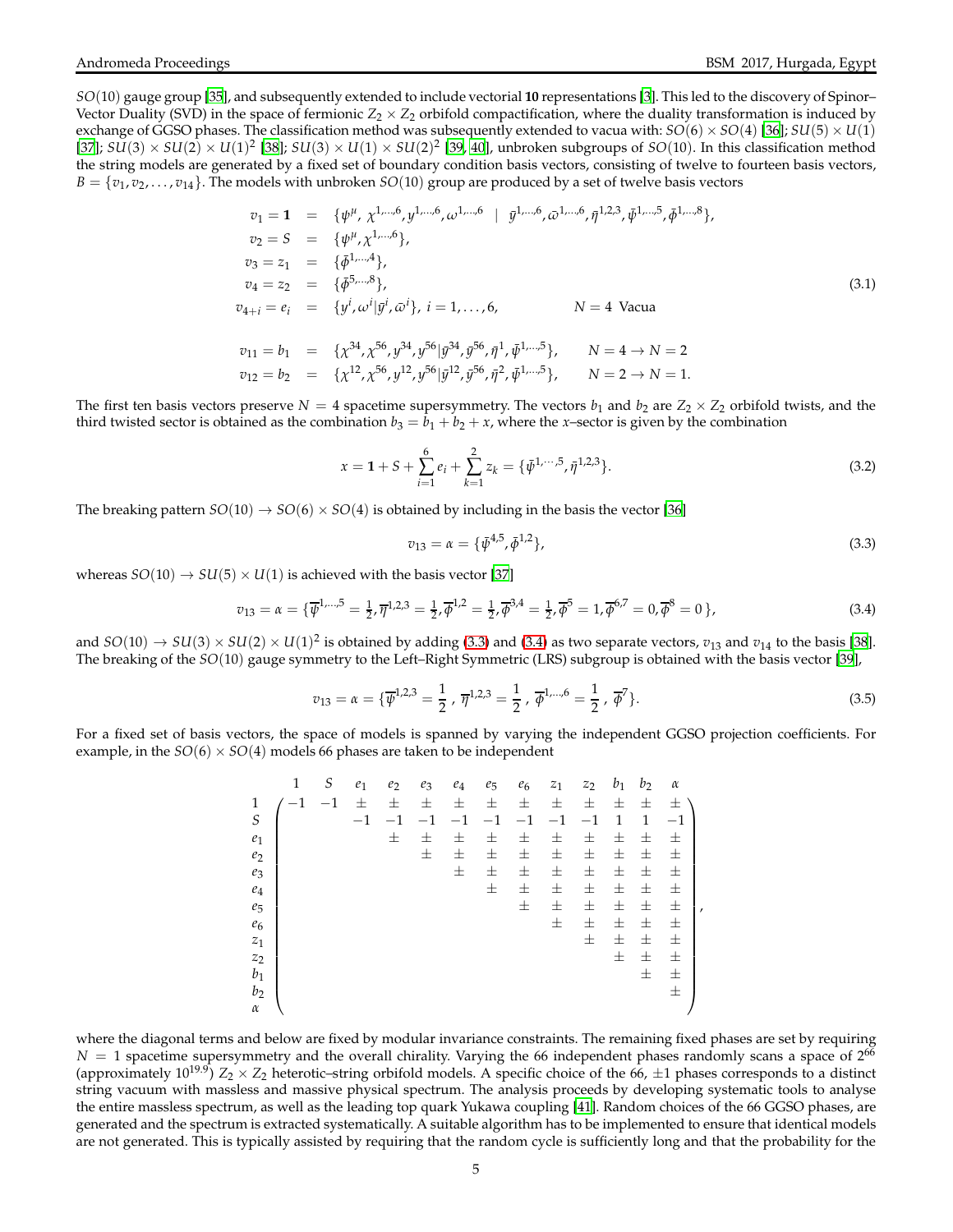generation of identical sequences is very small. It should be noted though that the utility of the random generation method reaches its limit when the space becomes to large [\[38](#page-12-25), [42](#page-12-29)]. Genetic algorithm provides a more efficient trawling tool to fish out models with specific characteristics [\[43\]](#page-12-30). On the other hand, genetic algorithms are not suited to classifying and sorting large spaces of vacua. A more suitable approach for that purpose is offered by application of Satisfiability Modulo Theories, that can reduce the computer run time by three orders of magnitude [\[44](#page-12-31)].

### **4. SPINOR–VECTOR DUALITY IN HETEROTIC–STRING ORBIFOLDS**

The free fermionic classification methodology led to the discovery of spinor–Vector Duality (SVD), depicted in figure [2,](#page-5-0) under the exchange of the total number of  $(16 + \overline{16})$  spinorial and 10 vectorial representations of  $SO(10)$  [\[3\]](#page-11-2). The SVD arises from the breaking  $(2, 2) \rightarrow (2, 0)$  worldsheet supersymmetry. It is a general property of heterotic–string vacua. From a worldsheet perspective, the SVD suggests that all string vacua are connected by interpolations or by orbifolds, but are distinct in the low energy effective field theory [\[45](#page-12-32)].



<span id="page-5-0"></span>FIGURE 2: Density plot showing the spinor–vector duality in the space of fermionic  $Z_2 \times Z_2$  heterotic–string models. The plot shows the number of vacua with a given number of  $(16 + \overline{16})$  and 10 multiplets of *SO*(10). It is invariant under exchange of rows and columns, reflecting the spinor–vector duality underlying the entire space of vacua. Models on the diagonal are self–dual under the exchange of rows and columns, *i.e.*  $\#(16 + \overline{16}) =$  $#(10)$  without enhancement to  $E_6$ , which are self–dual by virtue of the enhanced symmetry.

Further insight into the spinor-vector duality is obtained by translating to the bosonic  $Z_2 \times Z_2$  representation. First, it is noted that in the fermionic constructions the SVD operates separately in each of the  $Z_2$  planes, which preserve  $N = 2$  spacetime supersymmetry. Hence, we can study the SVD in vacua with a single  $Z_2$  twist of the compactified coordinates [\[4\]](#page-11-3). Using the level one *SO*(2*n*) characters

$$
O_{2n} = \frac{1}{2} \left( \frac{\theta_3^n}{\eta^n} + \frac{\theta_4^n}{\eta^n} \right), \qquad V_{2n} = \frac{1}{2} \left( \frac{\theta_3^n}{\eta^n} - \frac{\theta_4^n}{\eta^n} \right), \qquad S_{2n} = \frac{1}{2} \left( \frac{\theta_2^n}{\eta^n} + i^{-n} \frac{\theta_1^n}{\eta^n} \right), \qquad C_{2n} = \frac{1}{2} \left( \frac{\theta_2^n}{\eta^n} - i^{-n} \frac{\theta_1^n}{\eta^n} \right), \qquad (4.1)
$$
  
re
$$
\theta_3 \equiv Z_f \begin{pmatrix} 0 \\ 0 \end{pmatrix} \quad \theta_4 \equiv Z_f \begin{pmatrix} 0 \\ 1 \end{pmatrix} \quad \theta_2 \equiv Z_f \begin{pmatrix} 1 \\ 0 \end{pmatrix} \quad \theta_1 \equiv Z_f \begin{pmatrix} 1 \\ 1 \end{pmatrix},
$$

and  $Z_f$  is the partition function of a single worldsheet complex fermion, given in terms of theta functions [\[46\]](#page-12-33), the partition function of the heterotic  $E_8 \times E_8$  string compactified to four dimensions

<span id="page-5-1"></span>
$$
Z_{+} = (V_{8} - S_{8}) \left( \sum_{m,n} \Lambda_{m,n} \right)^{\otimes 6} \left( \overline{O}_{16} + \overline{S}_{16} \right) \left( \overline{O}_{16} + \overline{S}_{16} \right) , \tag{4.2}
$$

where as usual, for each circle,

wher

$$
p_{\rm L,R}^i = \frac{m_i}{R_i} \pm \frac{n_i R_i}{\alpha'} \quad \text{and} \quad \Lambda_{m,n} = \frac{q^{\frac{\alpha'}{4}p_{\rm L}^2} \bar{q}^{\frac{\alpha'}{4}p_{\rm R}^2}}{|\eta|^2}.
$$

A  $Z_2 \times Z'_2$ :  $g \times g'$  action is applied. The first  $Z_2$  is freely acting. It couples a fermion number in the observable and hidden sectors with a *Z*<sub>2</sub>-shift in a compactified coordinate, and is given by  $g: (-1)^{(F_1 + F_2)}\delta$  where the fermion numbers  $F_{1,2}$  act on the spinorial representations of the observable and hidden  $SO(16)$  groups as  $F_{1,2}$ :  $(\overline{O}_{16}^{1,2}, \overline{V}_{16}^{1,2}, \overline{S}_{16}^{1,2}, \overline{C}_{16}^{1,2}) \longrightarrow (\overline{O}_{16}^{1,2}, \overline{V}_{16}^{1,2}, -\overline{S}_{16}^{1,2}, -\overline{C}_{16}^{1,2})$  and  $\delta$ identifies points shifted by a  $Z_2$  shift in the  $X_9$  direction, *i.e.*  $\delta X_9 = X_9 + \pi R_9$ . The effect of the shift is to insert a factor of  $(-1)^m$ into the lattice sum in eq. [\(4.2\)](#page-5-1), *i.e.*  $\delta$  :  $\Lambda_{m,n}^9 \to (-1)^m \Lambda_{m,n}^9$ . The second  $Z_2$  acts as a twist on the internal coordinates given by  $g': (x_4, x_5, x_6, x_7, x_8, x_9) \longrightarrow (-x_4, -x_5, -x_6, -x_7, +x_8, +x_9)$ . Alternatively, the first Z<sub>2</sub> action can be interpreted as a Wilson line in *X*<sub>9</sub> [\[7\]](#page-11-6),  $g : (0^7, 1|1, 0^7) \rightarrow E_8 \times E_8 \rightarrow SO(16) \times SO(16)$ . The effect of the single space twisting is to break  $N = 4 \rightarrow N = 2$ spacetime supersymmetry and  $E_8 \to E_7 \times SU(2)$  or with the inclusion of the Wilson line  $SO(16) \to SO(12) \times SO(4)$ . The orbifold partition function is given by

$$
Z = \left(\frac{Z_+}{Z_g \times Z_{g'}}\right) = \left[\frac{(1+g)}{2} \frac{(1+g')}{2}\right] Z_+.
$$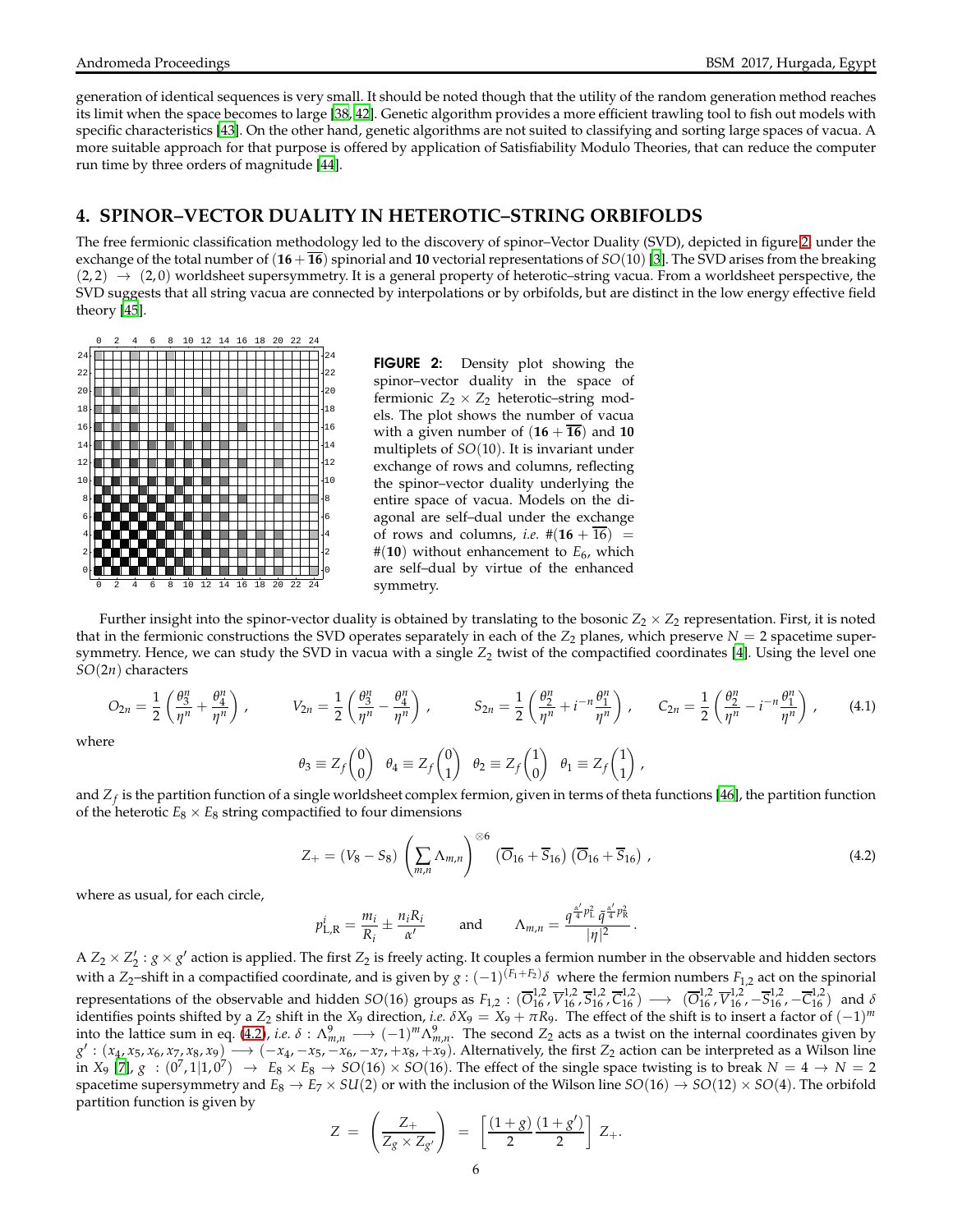

<span id="page-6-0"></span>**FIGURE 3:** The  $Z_2 \times Z_2'$  partition function of the g–twist and  $g'$  Wilson line with discrete torsion  $\epsilon = \pm 1$ .

The partition function contains an untwisted sector and three twisted sectors. It has the schematic form shown in figure [3.](#page-6-0) The winding modes in the sectors twisted by *g* and *gg*′ are shifted by 1/2, and therefore these sectors only produce massive states. The sector twisted by *g* gives rise to the massless twisted matter states. The partition function has two modular orbits and one discrete torsion  $\epsilon = \pm 1$ . Massless states are obtained for vanishing lattice modes. The terms in the sector *g* contributing to the massless spectrum take the form

<span id="page-6-3"></span>
$$
\Lambda_{p,q} \left\{ \frac{1}{2} \left( \left| \frac{2\eta}{\theta_4} \right|^4 + \left| \frac{2\eta}{\theta_3} \right|^4 \right) \left[ P_{\epsilon}^+ Q_s \overline{V}_{12} \overline{C}_4 \overline{O}_{16} + P_{\epsilon}^- Q_s \overline{S}_{12} \overline{O}_4 \overline{O}_{16} \right] + \frac{1}{2} \left( \left| \frac{2\eta}{\theta_4} \right|^4 - \left| \frac{2\eta}{\theta_3} \right|^4 \right) \left[ P_{\epsilon}^+ Q_s \overline{O}_{12} \overline{S}_4 \overline{O}_{16} \right] \right\} \qquad + \text{ massive} \qquad (4.3)
$$

where

<span id="page-6-1"></span>
$$
P_{\epsilon}^{+} = \left(\frac{1+\epsilon(-1)^{m}}{2}\right) \Lambda_{m,n} \; ; \; P_{\epsilon}^{-} = \left(\frac{1-\epsilon(-1)^{m}}{2}\right) \Lambda_{m,n} \tag{4.4}
$$

Depending on the sign of  $\epsilon = \pm$  it is seen from eq. [\(4.4\)](#page-6-1) that either the vectorial states, or the spinorial states, are massless. In the case with  $\epsilon = +1$  we note from eq. [\(4.5\)](#page-6-2) that in this case massless momentum modes from the shifted lattice arise in  $P_{\epsilon}^+$  whereas *P<sub>€</sub>* only produces mas<u>si</u>ve modes. Therefore, in his case the vectorial character *V*<sub>12</sub> in eq. [\(4.4\)](#page-6-1) produces massless states, whereas the spinorial character  $\overline{S}_{12}$  generates massive states. In the case with  $\epsilon = -1$  eq. [\(4.6\)](#page-6-2) shows that exactly the opposite occurs.

<span id="page-6-2"></span>
$$
\epsilon = +1 \quad \Rightarrow \quad P_{\epsilon}^{+} = \qquad \Lambda_{2m,n} \qquad P_{\epsilon}^{-} = \qquad \Lambda_{2m+1,n} \qquad (4.5)
$$

$$
\epsilon = -1 \quad \Rightarrow \quad P_{\epsilon}^{+} = \qquad \Lambda_{2m+1,n} \qquad P_{\epsilon}^{-} = \qquad \Lambda_{2m,n} \tag{4.6}
$$

Thus, the spinor–vector duality is generated by the exchange of the discrete torsion  $\epsilon = +1 \rightarrow \epsilon = -1$  in the  $Z_2 \times Z_2'$  partition function. This is very similar the the case of mirror symmetry in the  $Z_2 \times Z_2$  orbifold model of ref. [\[9\]](#page-11-8), where the mirror symmetry map is induced by exchange of the discrete torsion between the two orbifold  $Z_2$  twists. In the mirror symmetry case the chirality of the fermion multiplets is changed, together with the exchange of the complex and Kähler moduli of the internal manifold. The total number of degrees of freedom is invariant under the mirror symmetry map. It is interesting to note that this is also the case in the case of the SVD. In this case there is a mismatch between the number of states in the vectorial,  $12 \cdot 2 = 24$ , and spinorial 32, cases. It is noted from the second line in eq. [\(4.3\)](#page-6-3) that the vectorial case  $\epsilon = +1$  is accompanied by 8 additional states, which are singlets of the *SO*(12) GUT group. It is seen that the total number of degrees of freedom is preserved under the duality map, *i.e.*  $12 \cdot 2 + 4 \cdot 2 = 32$ .

What can be inferred from the spinor–vector duality? What lessons can we draw from the example of mirror symmetry, which was initially observed in worldsheet string constructions? Mirror symmetry has profound implications for the geometry of the internal manifold in the effective field theory limit of the string compactifications. The SVD tells us that vacua that look distinct from the point view of the effective field theory limit are in fact connected in the worldsheet description, because in the string construction massless and massive mode can be exchanged. Furthermore, the matching of the massless degrees of freedom in the different cases tells us that the worldsheet string theory primarily cares about obtaining the number of degrees of freedom required in a modular invariant partition function, whereas how they are organised in representations of the four dimensional gauge symmetry is of secondary importance. It is of further interest to explore the implications of the SVD in the effective field theory limit of the string compactifications. The SVD can serve as a probe of the moduli spaces of heterotic–string compactifications with  $(2,0)$  worldsheet supersymmetry. While the moduli spaces of string compactifications with standard embedding and  $(2,2)$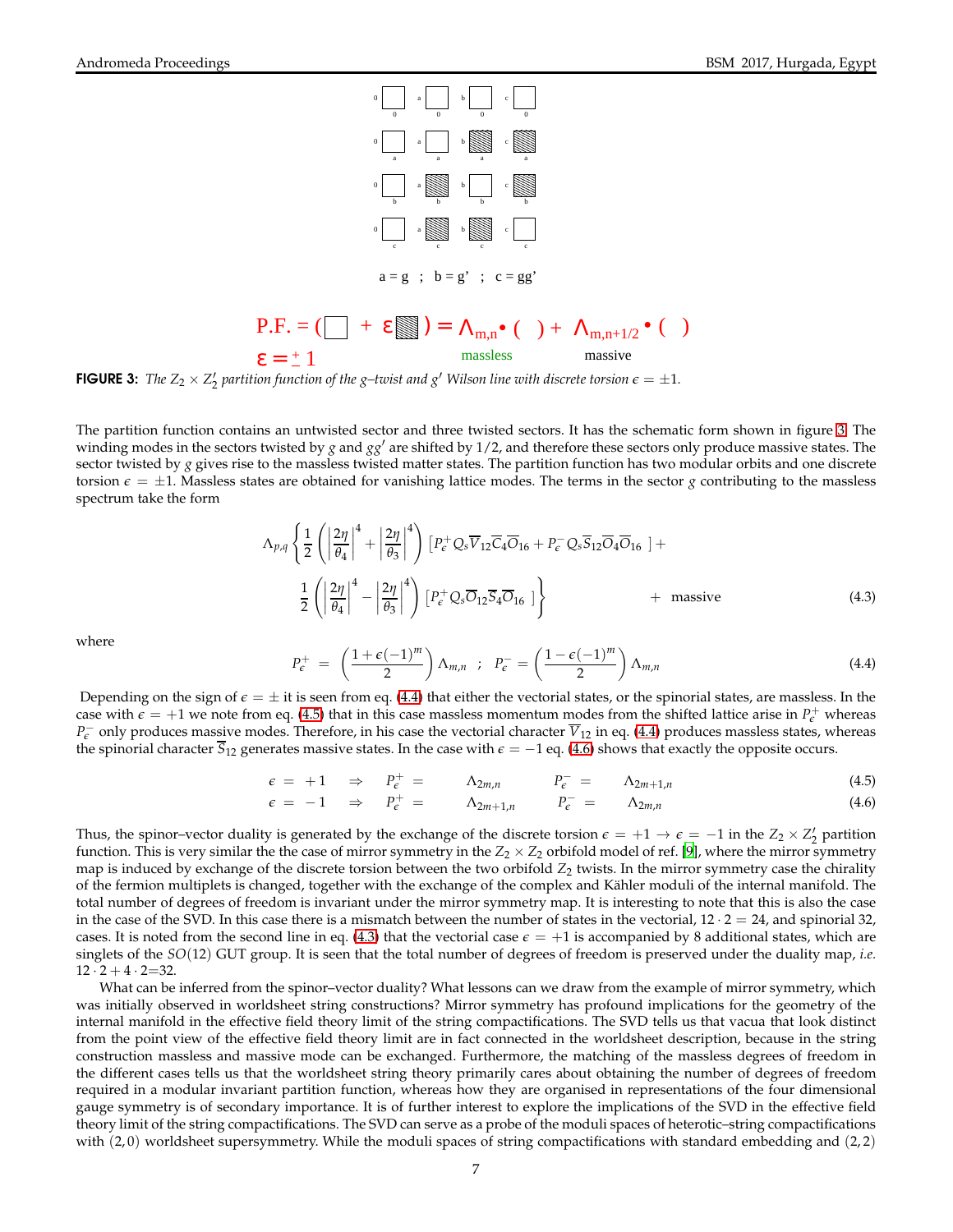worldsheet supersymmetry are fairly well understood, the case of (2, 0) models is obscured. The SVD can provide a very useful probe of these models that in the string picture can be seen as deformations of the  $(2, 2)$  cases, whereas in the effective QFT picture they correspond to compactifications on Calabi-Yau manifolds with vector bundles. Recently, we demonstrated the viability of these approach in the case of compactifications to six and five dimensions [\[8](#page-11-7)], where the effective field theory limit is obtained by resolving the orbifold singularities. In this context, the worldsheet description serves as a guide to guess how the discrete torsion of the worldsheet description should be interpreted in the effective field theory limit. In this respect, it is noted that the SVD in the worldsheet formalism generalises to string compactifications with interacting internal CFTs [\[47\]](#page-12-34), as well as to cases that include more discrete torsions [\[6](#page-11-5)].

# **5. LOW SCALE** *Z* ′ **IN FREE FERMIONIC MODELS**

The interest in extra *Z* ′ vector bosons at low scales in string derived models stems from the role that the *U*(1) symmetry can play in explaining some of the features of the Standard Model or the supersymmetric Standard Model. This include suppression of proton decay mediating operators and of the *µ*–term in supersymmetric models. However, construction of string models that allow an extra  $U(1)$  symmetry to remain unbroken down to intermediate or low scales has proven to be non–trivial. The first case to be considered [\[11\]](#page-11-10) was the combination

<span id="page-7-0"></span>
$$
U(1)_{Z'} = \frac{3}{2}U(1)_{B-L} - 2U(1)_R \in SO(10),\tag{5.1}
$$

which ensures suppression of proton decay from dimension four operators. However, the underlying *SO*(10) symmetry in the string models implies that the Dirac mass terms of the tau neutrino and top quark are equal, necessitating the breaking of [\(5.1\)](#page-7-0) at high scale [\[48](#page-12-35)]. A more natural possibility is that this  $U(1)_{Z'}$  symmetry is broken at a high scale, which generates a large scale seesaw and naturally produces light neutrino masses [\[21](#page-12-8)]. Existence of alternative *U*(1) symmetries in the string models that suppress the proton decay mediating operators and allow a high seesaw mass scale were discussed in [\[13\]](#page-12-0). However, those tend to fail as low scale candidates, because they are either non–family universal or have to be broken by the supersymmetric *F*– and *D*– flatness constraints. Furthermore, the additional family universal  $U(1) \in E_6$  is generically anomalous in the string models because of the symmetry breaking pattern  $E_6 \to SO(10) \times U(1)$  that projects out some of components of the chiral 27 and  $2\overline{7}$  representations of  $E_6$  [\[12\]](#page-11-11). On the other hand, gauge coupling unification favours extra low scale  $U(1)$  with an  $E_6$  embedding of its matter states [\[49\]](#page-12-36).

The construction of string models that allow an extra  $U(1) \in E_6$  to remain unbroken down to low scale can follow one of two routes. The first is to use a different symmetry breaking pattern than the  $E_6 \to SO(10) \times U(1)$  route. This symmetry breaking pattern follows from the underlying breaking of  $E_8 \times E_8 \rightarrow SO(16) \times SO(16)$ , which is commonly used in the free fermion models. A different route would essentially correspond to keeping in the spectrum the spacetime vector bosons from the *x*–sector, which enhances  $SO(16) \rightarrow E_8$ . An example of a string derived model in this class is the  $SU(6) \times SU(2)$  model of ref. [\[14](#page-12-1)].

An alternative route, pursued in ref. [\[15](#page-12-2)], is to use the spinor–vector duality. As discussed above, in string models with *E*<sup>6</sup> symmetry, the  $U(1)_A \in SO(10) \times U(1)$  combination is family universal by virtue of its embedding in  $E_6$ . The  $E_6$  representations are self–dual under the spinor–vector duality and *U*(1)*<sup>A</sup>* is anomaly free. However, we can obtain models which are self–dual under SVD without enhancement of the  $SO(10) \times U(1)$  gauge symmetry to  $E_6$ . In this case the twisted matter representations still form complete  $E_6$  multiplets, which results in the universal  $U(1) \in E_6$  combination being anomaly free, without, however, enhancement of the gauge symmetry to *E*6. A set of phases producing a model with the required properties is shown in eq. [\(5.2\)](#page-7-1). The observable gauge group in the model is  $SO(6) \times SO(4) \times U(1)_{1,2,3}$  and the family universal combination,  $U(1)_{\zeta} = U(1)_1 + U(1)_2 + U(1)_3$ , is anomaly free.

<span id="page-7-1"></span>(*vi* |*vj*) = 1 *S e*<sup>1</sup> *e*<sup>2</sup> *e*<sup>3</sup> *e*<sup>4</sup> *e*<sup>5</sup> *e*<sup>6</sup> *b*<sup>1</sup> *b*<sup>2</sup> *z*<sup>1</sup> *z*<sup>2</sup> *α* 1 1 1 1 1 1 1 1 1 1 1 1 1 1 *S* 1 1 1 1 1 1 1 1 1 1 1 1 1 *e*<sup>1</sup> 1 1 0 0 0 0 0 0 0 0 0 0 1 *e*<sup>2</sup> 1 1 0 0 0 0 0 1 0 0 0 1 0 *e*<sup>3</sup> 1 1 0 0 0 1 0 0 0 0 0 1 1 *e*<sup>4</sup> 1 1 0 0 1 0 0 0 0 0 1 0 0 *e*<sup>5</sup> 1 1 0 0 0 0 0 1 0 0 0 1 1 *e*<sup>6</sup> 1 1 0 1 0 0 1 0 0 0 1 0 0 *b*<sup>1</sup> 1 0 0 0 0 0 0 0 1 1 0 0 0 *b*<sup>2</sup> 1 0 0 0 0 0 0 0 1 1 0 0 1 *z*<sup>1</sup> 1 1 0 0 0 1 0 1 0 0 1 1 0 *z*<sup>2</sup> 1 1 0 1 1 0 1 0 0 0 1 1 0 *α* 1 1 1 0 1 0 1 0 1 0 1 0 1 (5.2)

The complete massless spectrum, as well as the tri–level superpotential are given in ref. [\[15](#page-12-2)]. The massless chiral spectrum in the model is self–dual under the spinor–vector duality. The model contains three chiral generations, as well as the required heavy and light Higgs states to produce a realistic fermion mass spectrum, as well as a cubic level top quark Yukawa coupling. A VEV of the heavy Higgs field that breaks the Pati–Salam symmetry to the Standard Model along flat directions leaves the unbroken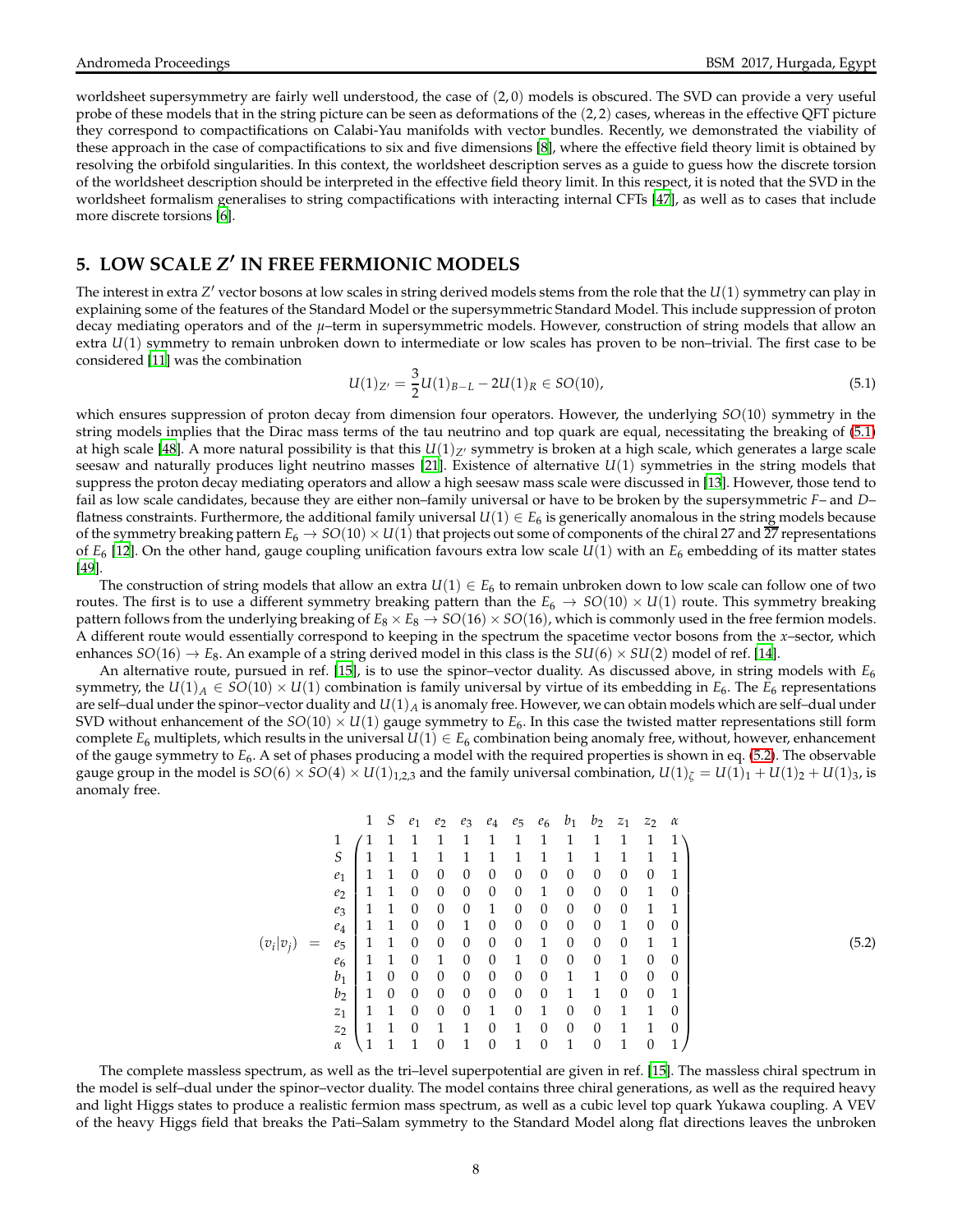combination

$$
(1)_{Z'} = \frac{1}{5} U(1)_C - \frac{1}{5} U(1)_L - U_\zeta. \tag{5.3}
$$

This *U*(1) symmetry is anomaly free in this model and may remain unbroken down to low scales.

<span id="page-8-0"></span>*U*(1)*Z*′ =

### **6. STRING INSPIRED BSM PHENOMENOLOGY**

The string derived model gives rise to an extra  $U(1)_{Z'}$  combination given in eq. [\(5.3\)](#page-8-0). There are numerous reasons that motivate the possibility that this *U*(1) symmetry remains unbroken down to low scales. To explore the phenomenological implications of the model we can choose the low scale spectrum to be consistent with the existence of the *U*(1) symmetry at low scales and impose some additional conditions inspired from the string derived model. For example, we can fix the top quark Yukawa coupling to be given by  $\lambda_t = \sqrt{2}g$ , where *g* is the gauge coupling at the heterotic–string unification scale [\[18\]](#page-12-5). Similarly, the Yukawa couplings of the lighter quarks and leptons can be calculated in the model from higher order non–renormalisable operators [\[20](#page-12-7)] and detailed mass textures can be obtained. Naturally, more details are subject to increasing model dependence and requires making further assumptions, *e.g.* assumptions on a SUSY breaking mechanism and SUSY breaking parameters. At this stage the analysis is inspired from the string derived model and uses some input parameters fixed by the string model. In this spirit, we can fix the spectrum of the string inspired model, as given in table [1.](#page-8-1)

| Field                                                                  | $SU(3)_C$    | $\times SU(2)_L$ | U             | U(1<br>Z'           |
|------------------------------------------------------------------------|--------------|------------------|---------------|---------------------|
| $Q_L^i$<br>$u_L^i$                                                     | 3            | $\overline{2}$   |               |                     |
|                                                                        | $\bar{3}$    | 1                |               |                     |
| $d_I^i$                                                                | $\bar{3}$    | 1                | $\frac{1}{3}$ |                     |
|                                                                        | 1            |                  |               |                     |
| $e^{\tilde{t}}_L$<br>$\frac{L^i_L}{D^i}$<br>$\bar{D}^i$<br>$\bar{H}^i$ | 1            | 2                |               |                     |
|                                                                        | 3            | 1                |               |                     |
|                                                                        | $\bar{3}$    | 1                |               |                     |
|                                                                        | $\mathbf{1}$ | 2                |               | $\frac{15656}{545}$ |
|                                                                        | 1            | $\overline{2}$   |               |                     |
| $S^i$                                                                  | 1            | 1                |               | $\overline{2}$      |
|                                                                        | $\mathbf{1}$ | $\overline{2}$   |               |                     |
| h<br>h                                                                 | 1            | $\overline{2}$   |               |                     |
|                                                                        | 1            | 1                |               | $-1$<br>+1          |
| $\frac{\phi}{\bar{\phi}}$                                              | 1            |                  |               |                     |
| $\zeta^i$                                                              | 1            | 1                | 0             | $\mathbf{0}$        |

<span id="page-8-1"></span>**TABLE 1:** *Spectrum and SU*(3)<sub>*C*</sub>  $\times$  *SU*(2)<sub>*L*</sub>  $\times$  $U(1)_Y \times U(1)_{Z'}$  quantum numbers, with  $i = 1, 2, 3$ *for the three light generations. The charges are displayed in the normalisation used in free fermionic heterotic–string models.*

It is noted that anomaly cancellation of the extra  $U(1)_{Z'}$  symmetry requires the existence of additional matter states at the  $Z'$ breaking scale. These additional matter states may have profound implications on experimental searches beyond the Standard Model, and may in fact be associated with the recent observed deviations from the expected Standard Model values in lepton universality [\[1](#page-11-0)] and muon *g* − 2 [\[2](#page-11-1)] experiments. A quick glance in table [\(1\)](#page-8-1) makes this evident. The model predicts the existence of additional *SU*(2) doublets and *SU*(3) triplets that are chiral under the extra  $U(1)_{Z'}$  but are vector–like with respect to the Standard Model gauge group. The natural mass scale for these states is the  $U(1)_{Z'}$  breaking scale. On the other hand, these additional electroweak doublets and colour triplets are precisely the type of states that may explain the deviations from the Standard Model predictions, via their contributions in multi–loop diagrams.

Additionally, the existence of the extra *SO*(10) singlet fields *S<sup>i</sup>* in table [1](#page-8-1) may explain the generation of the electroweak scale, via dimensional transmutation. As seen in table [1,](#page-8-1) gauge coupling unification at the heterotic–string scale suggests the existence of an additional pair of Higgs doublets, beyond those that are required by anomaly cancellation. This pair of additional doublets is somewhat ad hoc, but beyond that, the traditional mixing term between the chiral doublets is generated by the VEV of the *S<sup>i</sup>* fields. Thus, the low scale breaking of  $U(1)_{Z'}$  and the ensuing electroweak symmetry breaking can be nicely incorporated in the  $Z^\prime$ model.

From table [1](#page-8-1) it seen that the model predicts the existence of sterile neutrinos. Three sterile neutrinos are obtained from the Standard Model singlets in the spinorial **16** representation of *SO*(10). Mass terms for these states are generated at the seesaw high mass scale, and they decouple from the effective low scale field theory at that scale. Additionally, the model contain the three *SO*(10) singlet states *S<sup>i</sup>* , which can appear as low scale sterile neutrinos [\[21](#page-12-8)]. Existence of sterile neutrinos in this model is correlated with the existence of a low scale extra  $U(1)_{Z}$ <sup>*c*</sup> symmetry that protects the sterile neutrinos from acquiring high scale mass.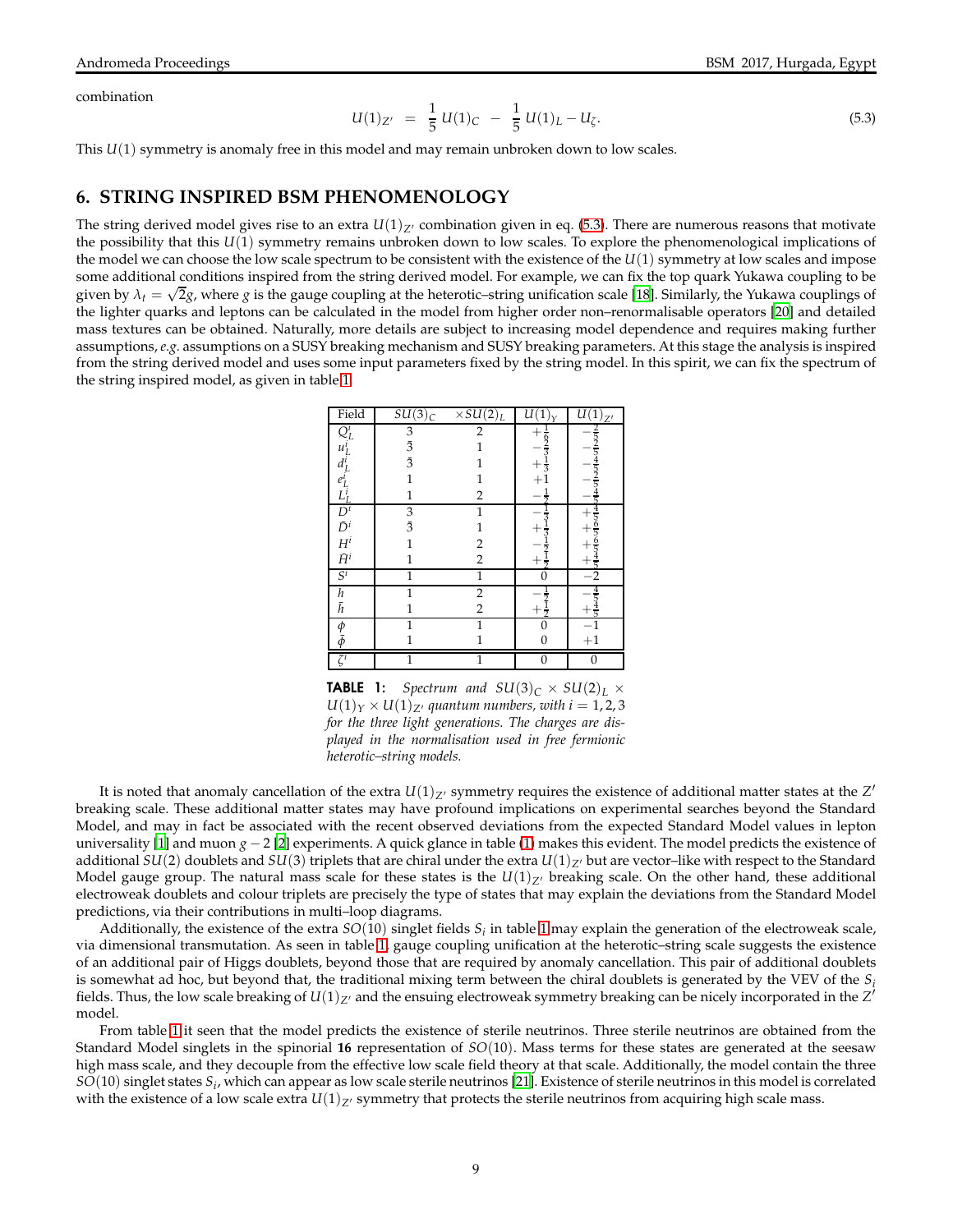## **7. SPINOR–VECTOR DUALITY AND MODULAR MAPS**

Modular maps are ubiquitous in string theory. By modular maps here I mean maps that are induced by basis vectors with four periodic fermions in the left– or right–moving sector. An example of such a map is given by the *S*–vector in eq. [\(3.1\)](#page-4-2). The *S*–vector is the supersymmetry generator in the string models and maps bosonic to fermionic sectors. The spinor–vector duality can similarly be seen to arise from such a modular map. Further insight is obtained by using the set of boundary condition basis vectors given in eq. [\(7.1\)](#page-9-0):

<span id="page-9-0"></span>
$$
v_1 = 1 = \{ \psi^{\mu}, \chi^{1,...,6}, y^{1,...,6}, \omega^{1,...,6} | \n\bar{y}^{1,...,6}, \bar{\omega}^{1,...,6}, \bar{\eta}^{1,2,3}, \bar{\psi}^{1,...,5}, \bar{\phi}^{1,...,8} \},
$$
\n
$$
v_2 = S = \{ \psi^{\mu}, \chi^{1,...,6} \},
$$
\n
$$
v_3 = z_1 = \{\bar{\phi}^{1,...,4} \},
$$
\n
$$
v_4 = z_2 = \{\bar{\phi}^{5,...,8} \},
$$
\n
$$
v_5 = z_3 = \{\bar{\psi}^{1,...,4} \},
$$
\n
$$
v_6 = z_0 = \{\bar{\eta}^{0,1,2,3} \},
$$
\n
$$
v_7 = b_1 = \{\chi^{34}, \chi^{56}, y^{34}, y^{56} | \bar{y}^{34}, \bar{y}^{56}, \bar{\eta}^{0}, \bar{\eta}^{1} \},
$$
\n
$$
(7.1)
$$

The models generated by the basis [\(7.1\)](#page-9-0) preserve  $N = 2$  space–time supersymmetry, as the single supersymmetry breaking vector  $b_1$  is included the basis.

The novel feature in the basis of eq. [\(7.1\)](#page-9-0) is that the spacetime vector bosons that are obtained in the untwisted Neveu–Schwarz sector generate an  $SO(12) \times SO(8)^4$  gauge symmetry at the  $N = 4$  level, *i.e.* prior to the inclusion of the vector  $b_1$ . The lattice  $SO(12)$ symmetry arises from the internal right–moving degrees of freedom,  $\{\bar{y}, \bar{\omega}\}^{1,\cdots,6}$ , at the enhanced symmetry point, whereas each of the  $SO(8)^4$  symmetries arise from the four sets of worldsheet fermions  $\{\bar{\psi}^{1,\cdots,4}\}$ ;  $\{\bar{\eta}^{0,1,2,3}\}$ ;  $\{\bar{\phi}^{1,\cdots,4}\}$ ;  $\{\bar{\phi}^{1,\cdots,6}\}$ . With the the basis given in eq. [\(7.1\)](#page-9-0), the GUT  $SO(10)$  in  $N = 1$  models, or  $SO(12)$  in  $N = 2$  models, is generated from vectors bosons in the purely anti–holomorphic sectors

$$
G = \{ \n\begin{aligned}\n z_0, z_1, z_2, z_3, \\
z_0 + z_1, z_0 + z_2, z_0 + z_3, z_1 + z_2, z_1 + z_3, z_2 + z_3\n\end{aligned}\n\}.
$$
\n(7.2)

The resulting gauge symmetries depend on the choices of GGSO projection coefficients and have been classified in ref. [\[4](#page-11-3)]. They contain the two cases  $SO(12) \times E_8 \times E_8$  and  $SO(12) \times SO(16) \times SO(16)$  that are distinguished by the choice of the phase

$$
c\begin{bmatrix} z_0 \\ z_1 \end{bmatrix} = \pm 1.
$$

The  $SO(12) \times SO(16) \times SO(16)$  gauge symmetry is realised with the GGSO projection coefficients taken as

<span id="page-9-1"></span>
$$
c\begin{bmatrix} z_0 \\ z_1 \end{bmatrix} = c\begin{bmatrix} z_0 \\ z_3 \end{bmatrix} = c\begin{bmatrix} z_1 \\ z_2 \end{bmatrix} = c\begin{bmatrix} z_0 \\ z_2 \end{bmatrix} = -c\begin{bmatrix} z_1 \\ z_3 \end{bmatrix} = -c\begin{bmatrix} z_2 \\ z_3 \end{bmatrix} = -1,
$$
\n(7.3)

where the enhancing vector bosons are obtained from the sectors  $z_2$  and  $z_3$ . As discussed above, the basis vector  $b_1$  breaks  $N = 4$ spacetime supersymmetry to  $N = 2$ , and reduces gauge symmetry arising from the 0–sector to

$$
[SO(8) \times SO(4)]_{\mathcal{L}} \times [SO(8)_{3} \times SO(4) \times SO(4)]_{\mathcal{O}} \times [SO(8)_{1} \times SO(8)_{2}]_{H}. \tag{7.4}
$$

For the choice given in eq. [\(7.3\)](#page-9-1) the vector  $b_1$  breaks the  $[SO(16)]_O \rightarrow [SO(12) \times SO(4)]_O \equiv [SO(12) \times SU(2)_0 \times SU(2)_1]_O$ . The realisation of the spinor–vector duality in this model is now discussed. First, consider the choice of additional phases given by:

<span id="page-9-2"></span>
$$
c\begin{bmatrix} b_1 \\ 1, z_0 \end{bmatrix} = -c \begin{bmatrix} b_1 \\ S, z_1, z_2, z_3 \end{bmatrix} = -1.
$$
 (7.5)

In this case the model contains 2 multiplets in the  $(1, 2_L + 2_R, 12, 1, 2, 1)$  and 2 in the  $(8, 2_L + 2_R, 1, 2, 1, 1)$  representations of  $[SO(8) \times SO(4)]_{\mathcal{L}} \times [SO(12) \times SU(2)_0 \times SU(2)_1]_O \times [SO(16)]_{H}$ . the sectors giving rise to the vectorial 12 representation of  $SO(12)$ are the sectors  $b_1$  and  $b_1 + z_3$ , where the sector  $b_1$  produces the  $(1, 2, 2)$  representation and the sectors  $b_1 + z_3$  produces the  $(8<sub>s</sub>, 1, 1)$ under the decomposition  $[SO(12)]_O \rightarrow [SO(8) \times SO(4)]_O \equiv [SO(8) \times SU(2) \times SU(2)]_O$ . All other states are projected out. Therefore, there are a total of eight multiplets in the vectorial representation of the observable *SO*(12) in this model, which also transform as doublets of the observable  $SU(2)_1$ .

The second choice of GGSO phases is given by

<span id="page-9-3"></span>
$$
c \begin{bmatrix} b_1 \\ 1, z_0, z_1 \end{bmatrix} = -c \begin{bmatrix} b_1 \\ S, z_2, z_3 \end{bmatrix} = -1
$$
\n(7.6)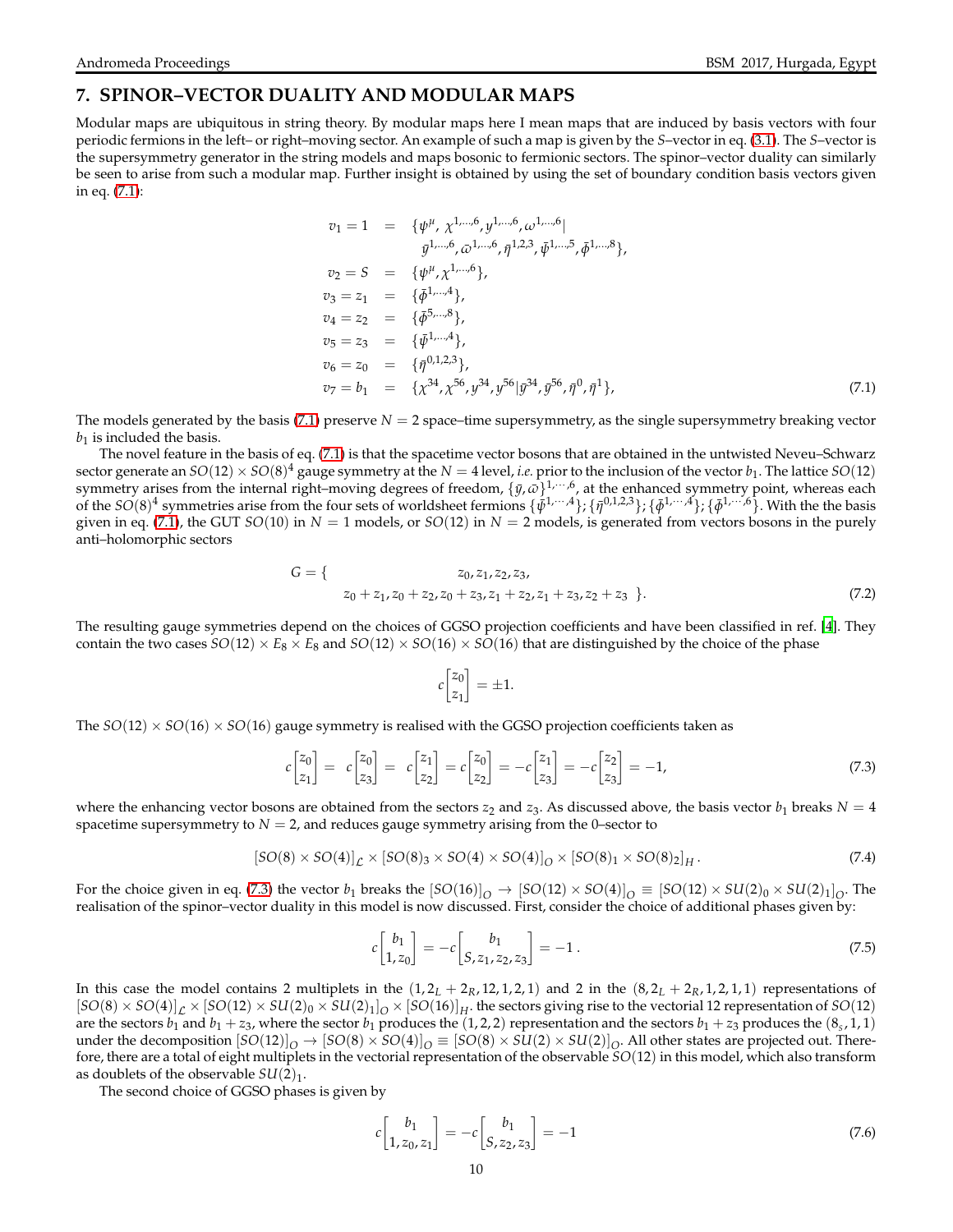This choice produces a model with 2 multiplets in the  $(1, 2_L + 2_R, 32, 1, 1, 1)$ , and 2 in the  $(1, 2_L + 2_R, 1, 1, 2, 16)$ , representations of  $[SO(8) \times SO(4)]_L \times [SO(12) \times SU(2)_0 \times SU(2)_1]_O \times [SO(16)]_H$ . In this case the the sectors giving rise to the spinorial 32 representation of  $[SO(12)]_O$  are the sectors  $b_1 + z_0$  and  $b_1 + z_3 + z_0$ , where the sector  $b_1 + z_0$  produces the  $(8_v, 2, 1)$  representation and the sectors  $b_1 + z_3 + z_0$  produces the  $(8_c, 1, 2)$  under the decomposition  $[SO(12)]_O \rightarrow [SO(8) \times SO(4)]_O \equiv [SO(8) \times SU(2) \times SU(2)]_O$ . The sectors producing the vectorial 16 representation of the  $SO(16)$ <sup>H</sup> gauge group are the sectors  $b_1$  and  $b_1 + z_2$ , where the sector  $b_1$  gives rise to the  $(8_v, 1)$  representation and the sector  $b_1 + z_2$  gives rise to the  $(1, 8_c)$  representation under the decomposition  $[SO(16)]_H \rightarrow [SO(8)_1 \times SO(8)_2]_H$ . The hidden 16 representations transform as doublets of the observable  $SU(2)_1$  group. All other states are projected out. There are a total of eight multiplets in the spinorial 32 representation of the observable  $[SO(12)]_O$  in this model. The transformation between the two models, [\(7.5\)](#page-9-2) and [\(7.6\)](#page-9-3), is induced by the discrete GGSO phase change

$$
c\begin{bmatrix} b_1 \\ z_1 \end{bmatrix} = +1 \quad \to \quad c\begin{bmatrix} b_1 \\ z_1 \end{bmatrix} = -1 \tag{7.7}
$$

What is crucial, however, is the role played by the basis vector  $z_0$  in eq. [\(7.1\)](#page-9-0). This basis vector induces a map between the sectors that produce the spinorial states to those that produce vectorial states. Its role in this respect is similar to that performed by the *x*–vector in the basis of eq. [\(3.1\)](#page-4-2), which induces the co–called *x*–map of refs. [\[20,](#page-12-7) [3,](#page-11-2) [5](#page-11-4)]. The *z*<sup>0</sup> basis vector is the analogue of the *S* basis vector on the supersymmetric side of the heterotic–string. In the case of  $N = 1$  models with enhanced  $E_6$  symmetry, it acts as a spectral flow operator that mixes the different components of the  $E_6$  representations. In the models in which  $E_6$  is broken to  $SO(10) \times U(1)$ , it induces the map between the spinor–vector dual models [\[7](#page-11-6)]. The  $z_0$  action is a second example of what is called here a "modular map".

The two examples, the *S*–map and the  $z_0$  map, are mere two examples of a much richer symmetry structure. This much richer symmetry structure is a topic of much interest in symmetries that underlie 24 dimensional lattices. What role this symmetry structure plays in the phenomenological properties of string theory is yet to be unravelled. The two examples above clearly demonstrate its potential, the first being SUSY phenomenology, whereas the second was investigated in the context of low scale *Z* ′ phenomenology. An embryonic attempt to link this rich symmetry structure to the phenomenological free fermionic constructions was discussed in ref. [\[50\]](#page-12-37). In the next section, I discuss how a similar "modular map" plays a role in the construction of non–supersymmetric heterotic–string vacua that are compactifications of the tachyonic string vacua in 10 dimensions, alluded to in figure [1.](#page-3-0)

#### **8. MODULAR MAPS AND NON–SUPERSYMMETRIC STRING VACUA**

Since its advent in the mid nineteen eighties string phenomenology studies have mainly focused on supersymmetric string vacua. String theory, however, also gives rise to non–supersymmetric ten dimensional vacua that may be tachyonic or non–tachyonic [\[51\]](#page-12-38). Supersymmetric string vacua are stable, whereas the non–supersymmetric configurations are generically unstable. It is incumbent to understand their role, in particular, in the early universe and the dynamics of string vacuum selection. A good starting point for this exploration is the  $E_8 \times E_8$  heterotic–string in ten dimensions. The tachyon free  $SO(16) \times SO(16)$  heterotic–string in ten dimensions is obtained as an orbifold. In the free fermion formulation, the  $E_8 \times E_8$  and  $SO(16) \times SO(16)$  models are defined in terms of a common set of basis vectors

$$
v_1 = 1 = \{\psi^{\mu}, \chi^{1,\dots,6}|\overline{\eta}^{1,2,3}, \overline{\psi}^{1,\dots,5}, \overline{\phi}^{1,\dots,8}\},
$$
  
\n
$$
v_2 = z_1 = \{\overline{\psi}^{1,\dots,5}, \overline{\eta}^{1,2,3}\},
$$
  
\n
$$
v_3 = z_2 = \{\overline{\phi}^{1,\dots,8}\}.
$$
  
\n(8.1)

The spacetime supersymmetry generator is given by the combination

<span id="page-10-0"></span>
$$
S = 1 + z_1 + z_2 = {\psi^{\mu}, \chi^{1,...,6}}.
$$
\n(8.2)

The GGSO phase  $c_{z_2}^{z_1} = \pm 1$  selects between the  $E_8 \times E_8$  or  $SO(16) \times SO(16)$  heterotic–string vacua in ten dimensions. The relation in eq. [\(8.2\)](#page-10-0) does not hold in lower dimensions, which entails that in lower dimensions the projection of the supersymmetry generator is not correlated with the breaking  $E_8 \times E_8 \to SO(16) \times SO(16)$ . Compactifications of the  $SO(16) \times SO(16)$  heterotic–string model to four dimensions provide a basis for phenomenological studies of non–supersymmetric heterotic–string vacua, which may, however, contain tachyons [\[52](#page-12-39)]. One can look for configurations of GGSO phases for which all the tachyonic states are projected out. However, in this respect, it possible similarly to start from a tachyonic ten dimensional string vacuum and project all the tachyonic modes in the lower dimensional theory. In terms of the modular maps that are our interest here, it is noted that the  $E_8 \times E_8$  and *SO*(16)  $\times$  *SO*(16) utilise the same modular map. Namely, the *S*–vector.

Construction of vacua that descends from the tachyonic ten dimensional vacua amounts to removing the *S*–vector from the basis generating the models [\[45](#page-12-32), [53\]](#page-12-40). This can be achieved by removing the *S*–vector entirely from the basis, or by augmenting it with four periodic worldsheet fermions  $\{\bar{\phi}^{1,...,4}\}$ , defining  $\tilde{S} = \{\psi^{1,2}, \chi^{1,...,6}|\bar{\phi}^{1,...,4}\}$ . We then obtain a general  $S \leftrightarrow \tilde{S}$  map, referred to as the  $\tilde{S}$ –map, which is similar to the modular maps discussed earlier, namely it is a map induced by a grouping of four periodic worldsheet fermions. In the case of the  $\tilde{S}$ –map, the map is induced between supersymmetric vacua and non–supersymmetric vacua that are compactifications of the tachyonic ten dimensional vacua. It is then of interest to explore the similarities and differences between the different classes of models, both from the phenomenological characteristics as well as structural. For example it is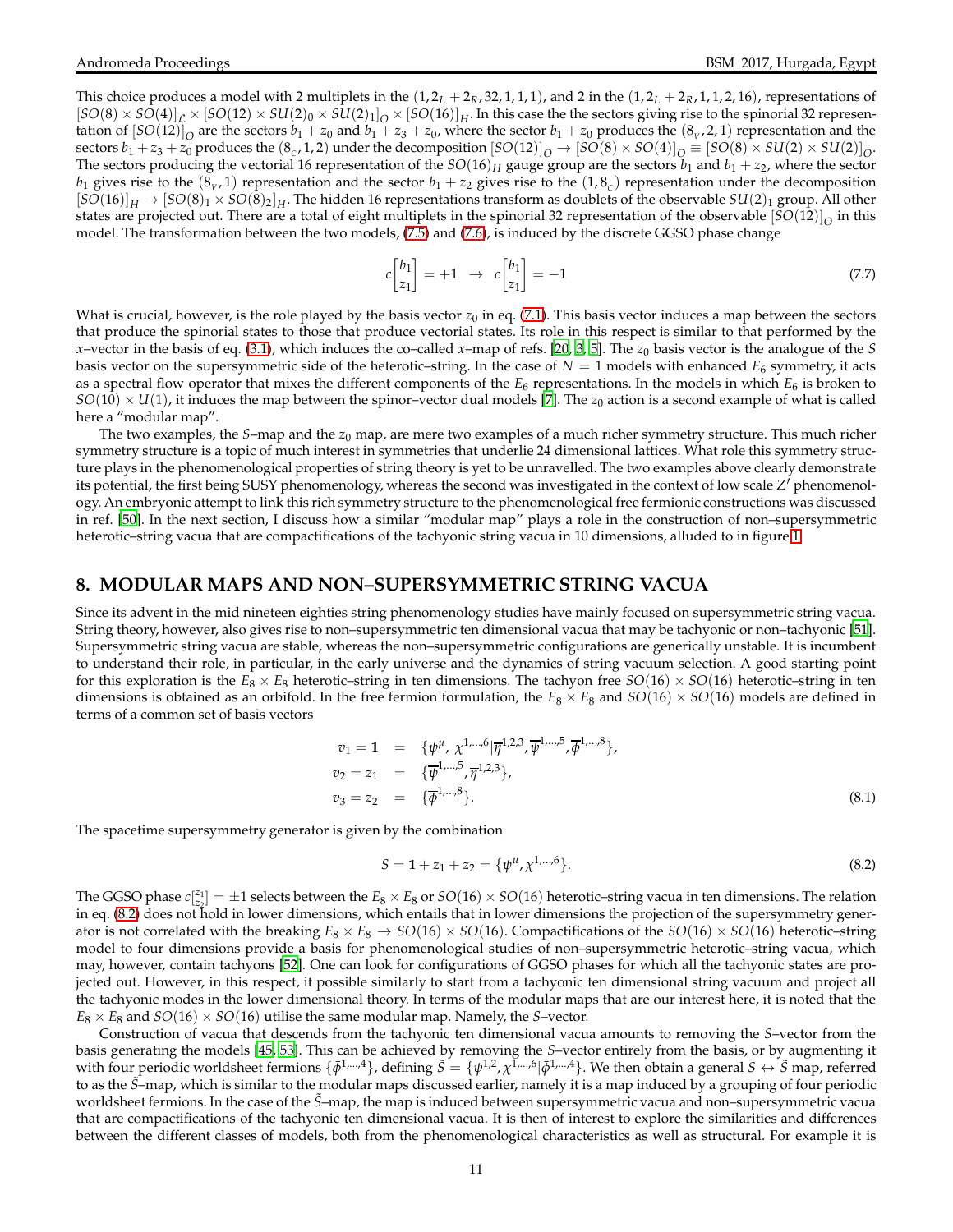observed that *S*˜–models can only be phenomenologically viable, at least within this class, if the gauge symmetry is broken to the Standard Model gauge symmetry. On the other hand, it is observed that non–supersymmetric vacua, whether tachyonic or non– tachyonic, exhibit an oscillatory behaviour of the massive spectrum between bosonic and fermionic states, and that divergences in tachyonic amplitudes arise solely due to the tachyonic state. That is, the contribution to the amplitudes of the massless and massive modes in the spectra of the models exhibit the same soft ultraviolet behaviour of the tachyon free cases. Another question of interest is the excess of massless fermionic versus massless bosonic states in the models that determine the sign of the cosmological constant, where models with  $N_f^0-N_b^0>0$  may produce vacua with positive cosmological constant. In this exploratory spirit we can search for string vacua with extreme spectral characteristics, *e.g.* string vacua that have no massless fermionic states, which are dubbed type 0 models, and those without massless twisted bosonic states that are dubbed as type  $\overline{0}$  vacua [\[54](#page-12-41)]. It is interesting that in both cases a form of misaligned supersymmetry is present, partially explaining the mild behaviour of string amplitudes even in the case of non–supersymmetric vacua.

# **9. CONCLUSIONS**

The objective of mathematical modelling of experimental observations is to minimise the number of arbitrary parameters required to describe the experimental data. The experimentally observed data in the sub–atomic domain strongly favours the realisation of grand unification structures in nature, which reduces the number of ad hoc parameters in the gauge and matter sectors of the Standard Model. Whether the Standard Model is all there is, or whether physics beyond the Standard Model is just around the corner, it is clear that fundamental insight into the physical parameters can only be gained by fusing it with gravity. String theory is a perturbatively self–consistent theory of quantum gravity and provides the arena to explore the gauge & gravity unification. String phenomenology aims to connect between string theory and observational data. It is important to acknowledge that string phenomenology is still at its initial stage of development and it may take more than one lifetime, perhaps many lifetimes, to appreciate whether the promise of string theory can be realised, or whether it is yet another vain attempt at the construction of a tower of babel. The passing of this judgement may occupy physicists throughout the third millennium. It will not be the first occasion in history where decisive judgement had to await nearly two millennia. Aristarchus of of Samos proposed a heliocentric model of the solar system in the 3rd Century BC, but judgement of this proposal had to await the development of observational instruments by Galileo in the 17th Century that provided the decisive evidence.

String theory gives rise to a vast space of a priori possibly viable solutions, which are being studied using both worldsheet and effective field theory techniques. However, the relation between the two approaches is fairly well understood only in special cases with (2,2) worldsheet supersymmetry and the so–called standard embedding. The more prevalent case with (2,0) worldsheet supersymmetry is still mostly obscured. String theory, however, exhibits duality relations between different string vacua that may be used as a tool to probe the moduli spaces of string compactifications, in the effective field theory limit. Mirror symmetry is the best known among those. It was initially observed in worldsheet string compactifications and seen to have profound implications on its effective field theory limits. Spinor–vector duality, discussed in this talk, is akin to mirror symmetry, but whereas mirror symmetry arises from exchanges of moduli of the internal three dimensional complex manifold, spinor–vector duality arises from exchanges that correspond to the gauge bundle moduli. As discussed herein, it is anticipated that the spinor–vector duality is a mere example of a much wider symmetry structure that is induced by "modular maps" and examples of what is meant by such modular maps were discussed. Furthermore, the modular maps have profound phenomenological implications that are relevant for BSM phenomenology. Self–duality under the spinor–vector duality facilitates the construction of string models that allow for an extra *U*(1) gauge symmetry to remain unbroken down to low scales. The particular extra *U*(1) symmetry in the string derived model implies the existence of vector–like quarks and leptons at the  $U(1)_{Z'}$  breaking scale, and may therefore impact precision measurements of the Standard Model parameters, while evading direct searches.

### **ACKNOWLEDGEMENTS**

I would like to thank Martin Hurtado Heredia, Stefan Groot–Nibbelink, Viktor Matyas, Benjamin Percival and John Rizos for collaboration, and the organisers for the invitation to present this work at the BSM–2021 conference.

### **References**

- <span id="page-11-0"></span>[1] LHCb Collaboration, R. Aaij *et. al.*, arXiv:2103:11769.
- <span id="page-11-1"></span>[2] Muon *<sup>g</sup>* <sup>−</sup> 2 Collaboration, B. Abi *et. al.*, *Phys. Rev. Lett.* **<sup>126</sup>**, 141801 (2021).
- <span id="page-11-2"></span>[3] A.E. Faraggi, C. Kounnas and J. Rizos, *Phys. Lett.* **B648**, 84 (2007); *Nucl. Phys.* **B774**, 208 (2007).
- <span id="page-11-3"></span>[4] A.E. Faraggi, C. Kounnas and J. Rizos, *Nucl. Phys.* **B799**, 19 (2008).
- <span id="page-11-4"></span>[5] T. Catelin-Julian, A.E. Faraggi, C. Kounnas and J. Rizos, *Nucl. Phys.* **B812**, 103 (2009).
- <span id="page-11-5"></span>[6] C. Angelantonj, A.E. Faraggi and M. Tsulaia, *JHEP* **1007**, 004 (2010).
- <span id="page-11-6"></span>[7] A.E. Faraggi, I. Florakis, T. Mohaupt and M. Tsulaia, *Nucl. Phys.* **B848**, 332 (2011).
- <span id="page-11-7"></span>[8] A.E. Faraggi, S. Groot–Nibbelink and M. Hurtado Heredia, [arXiv:2103.13442;](http://arxiv.org/abs/2103.13442) [arXiv:2103.14684.](http://arxiv.org/abs/2103.14684)
- <span id="page-11-8"></span>[9] C. Vafa and E. Witten, *J. Geom. Phys.* **15**, 189 (1995).
- <span id="page-11-9"></span>[10] A.E. Faraggi, *Eur. Phys. Jour.* **C78**, 867 (2018); [arXiv:1812.10562.](http://arxiv.org/abs/1812.10562)
- <span id="page-11-10"></span>[11] A.E. Faraggi and D.V. Nanopoulos, *Mod. Phys. Lett.* **A6**, 61 (1991).
- <span id="page-11-11"></span>[12] G. Cleaver and A.E. Faraggi *Int. J. Mod. Phys.* **A14**, 2335 (1999).